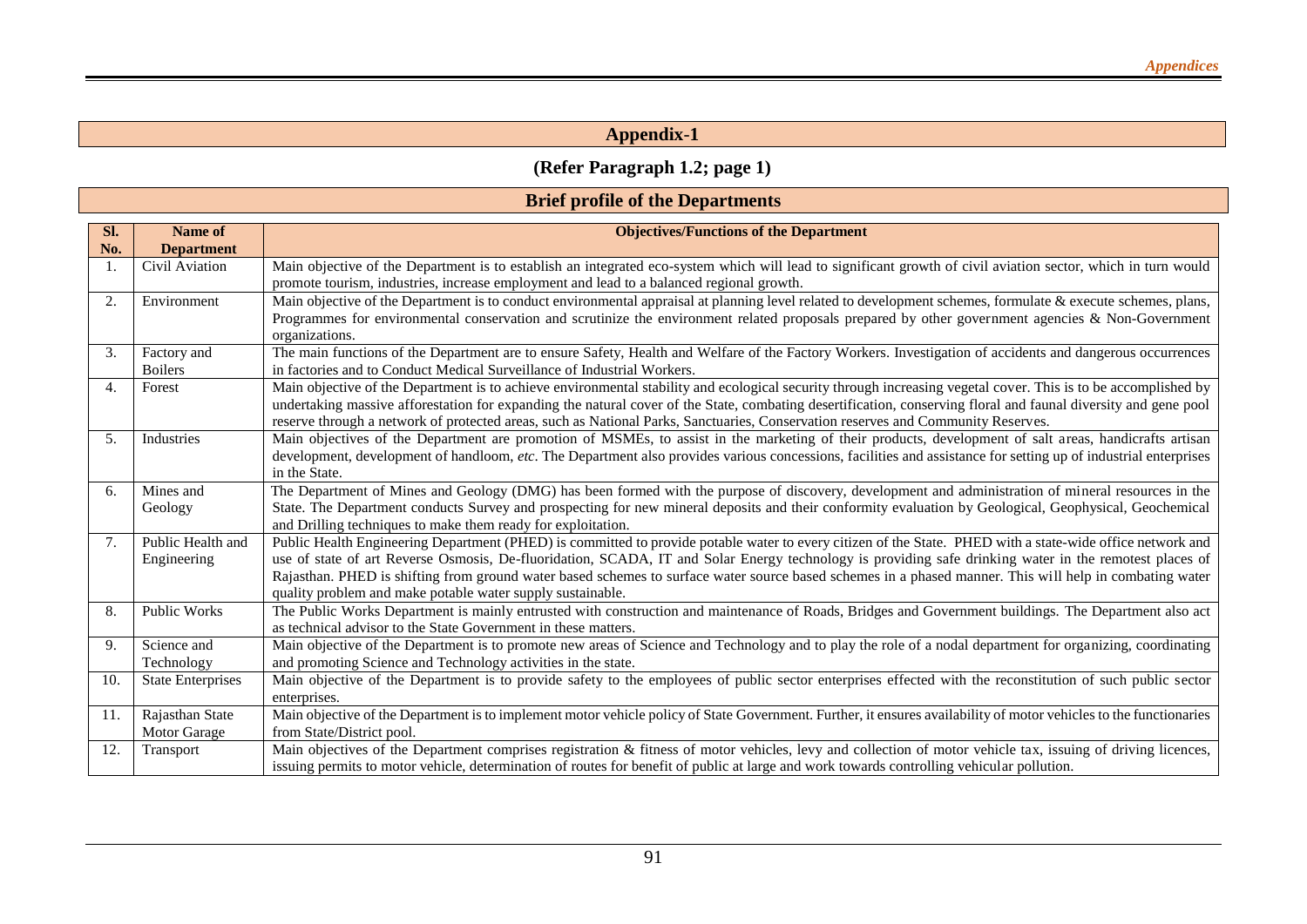# **(Refer Paragraph 1.5.1; page 4)**

|                | Statement showing age-wise analysis of the outstanding inspection reports and audit paragraphs |                                              |                                             |                               |              |                                           |                                             |                               |              |                                                                       |                                             |                               |              |
|----------------|------------------------------------------------------------------------------------------------|----------------------------------------------|---------------------------------------------|-------------------------------|--------------|-------------------------------------------|---------------------------------------------|-------------------------------|--------------|-----------------------------------------------------------------------|---------------------------------------------|-------------------------------|--------------|
| Sl. No.        | <b>Name of the Department</b>                                                                  |                                              | <b>Number of outstanding IRs</b>            |                               |              |                                           | Number of outstanding audit paragraphs      |                               |              | <b>Amount involved</b><br>$(\overline{\mathbf{\mathsf{F}}}$ in crore) |                                             |                               |              |
|                |                                                                                                | <b>Older</b><br>than<br><b>five</b><br>years | <b>Between</b><br>three to<br>five<br>years | <b>Upto</b><br>three<br>years | <b>Total</b> | <b>Older</b><br>than five<br><b>vears</b> | <b>Between</b><br>three to<br>five<br>years | <b>Upto</b><br>three<br>years | <b>Total</b> | <b>Older</b><br>than five<br>years                                    | <b>Between</b><br>three to<br>five<br>years | <b>Upto</b><br>three<br>years | <b>Total</b> |
|                | Civil Aviation                                                                                 | $\overline{2}$                               | $\Omega$                                    | 3                             | 5            | $\overline{c}$                            | $\overline{0}$                              | 11                            | 13           | 1.33                                                                  | $\Omega$                                    | 41.12                         | 42.45        |
| $\overline{2}$ | Environment                                                                                    | $\overline{4}$                               | 2                                           | 2                             | 8            | 26                                        | 22                                          | 5                             | 53           | 135.22                                                                | 469.19                                      | 8.64                          | 613.05       |
| 3              | Factory and Boilers                                                                            | 5                                            | $\Omega$                                    | $\Omega$                      | 5            | $\overline{7}$                            | $\mathbf{0}$                                | $\Omega$                      | 7            | 0.14                                                                  | $\Omega$                                    | $\theta$                      | 0.14         |
| $\overline{4}$ | Forest                                                                                         | 143                                          | 84                                          | 144                           | 371          | 436                                       | 437                                         | 963                           | 1,836        | 542.81                                                                | 594.80                                      | 576.34                        | 1,713.95     |
| 5              | <b>Industries</b>                                                                              | 20                                           | 8                                           | 9                             | 37           | 42                                        | 15                                          | 50                            | 107          | 21.50                                                                 | 31.90                                       | 94.02                         | 147.42       |
| 6              | Mines and Geology                                                                              | 171                                          | 68                                          | 95                            | 334          | 464                                       | 265                                         | 643                           | 1,372        | 1,261.70                                                              | 354.07                                      | 483.30                        | 2,099.07     |
| $\tau$         | Public Health and Engineering                                                                  | 793                                          | 206                                         | 222                           | 1,221        | 2,319                                     | 1,297                                       | 1,593                         | 5,209        | 3,981.90                                                              | 4,353.32                                    | 3,963.65                      | 12,298.87    |
| 8              | <b>Public Works</b>                                                                            | 856                                          | 219                                         | 281                           | 1,356        | 3,818                                     | 1,319                                       | 1,908                         | 7,045        | 3,572.53                                                              | 853.81                                      | 2,895.52                      | 7,321.86     |
| 9              | Science and Technology                                                                         | 3                                            |                                             | 10                            | 14           | 3                                         | 2                                           | 35                            | 40           | 2.02                                                                  | 5.07                                        | 14.54                         | 21.63        |
| 10             | <b>State Enterprises</b>                                                                       | 2                                            | $\Omega$                                    | 2                             | 4            | 2                                         | $\Omega$                                    | 9                             | 11           | 0.08                                                                  | $\Omega$                                    | 26.13                         | 26.21        |
| 11             | Rajasthan State Motor Garage                                                                   | $\theta$                                     | 2                                           | $\mathcal{F}$                 | 5            | $\Omega$                                  | 2                                           | 19                            | 21           | $\Omega$                                                              | 0.43                                        | 14.76                         | 15.19        |
| 12             | Transport                                                                                      | 176                                          | 48                                          | 60                            | 284          | 593                                       | 231                                         | 581                           | 1,405        | 15.30                                                                 | 17.31                                       | 51.28                         | 83.89        |
|                | <b>Total</b>                                                                                   | 1.830                                        | 476                                         | 578                           | 3,644        | 6,735                                     | 2,851                                       | 4,145                         | 17,119       | 7,571.83                                                              | 5,229.94                                    | 6,965.88                      | 24,383.73    |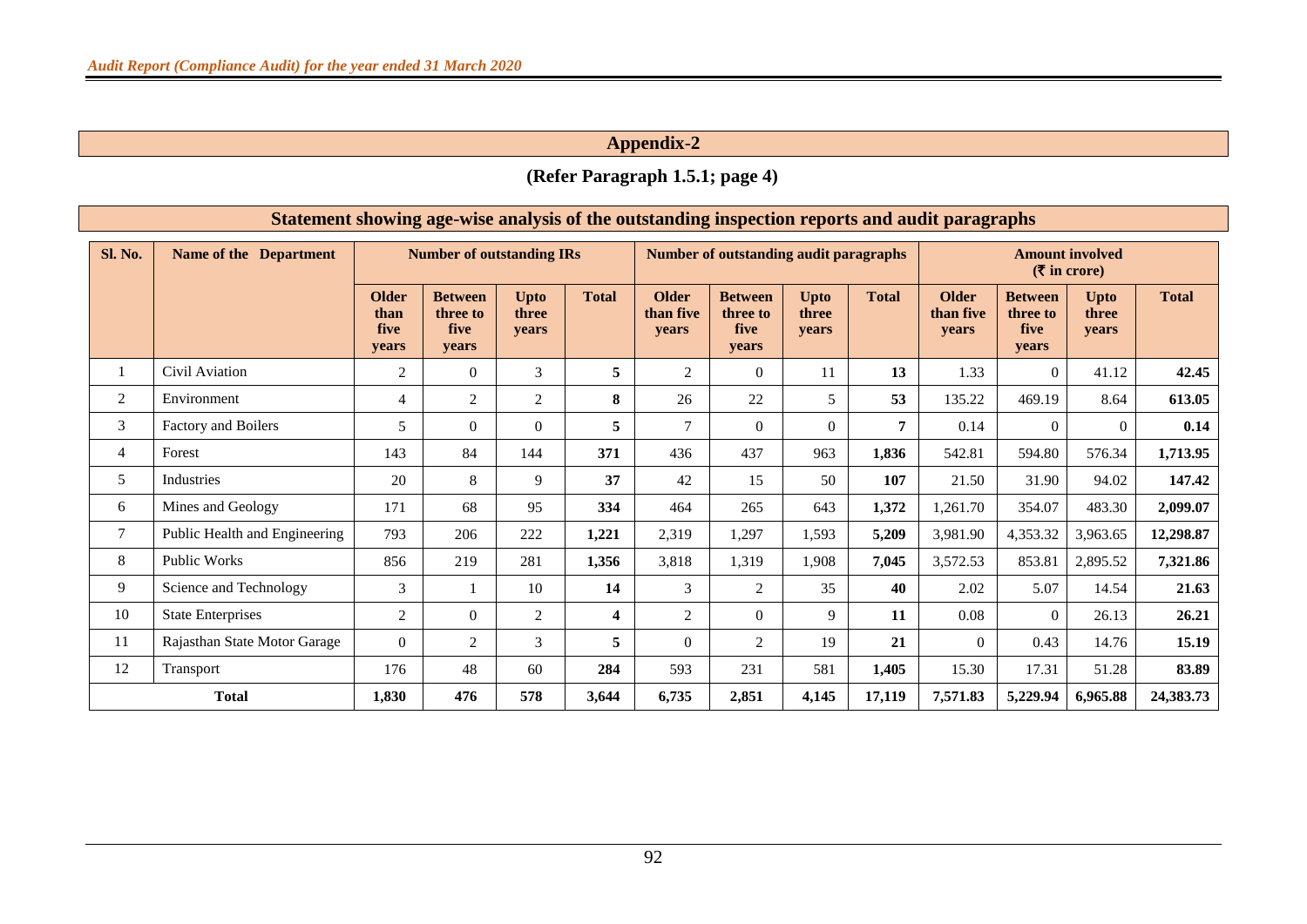**(Refer paragraph 1.4; page 26)**

# **Statement showing lack of responsiveness to Inspection Reports**

| SI.               | <b>Name of PSU</b>                                                                                         |                                      | <b>No. of outstanding IRs</b>                      |                                      |              |                                      | No. of outstanding audit paragraphs         |                                      |              | Amount involved $(\bar{\tau}$ in crore) |                                          |                                      |              |
|-------------------|------------------------------------------------------------------------------------------------------------|--------------------------------------|----------------------------------------------------|--------------------------------------|--------------|--------------------------------------|---------------------------------------------|--------------------------------------|--------------|-----------------------------------------|------------------------------------------|--------------------------------------|--------------|
| No.               |                                                                                                            | <b>Older</b><br>than<br>five<br>Year | <b>Between</b><br>three to<br>five<br><b>vears</b> | <b>Upto</b><br>three<br><b>Years</b> | <b>Total</b> | <b>Older</b><br>than<br>five<br>Year | <b>Between</b><br>three to<br>five<br>vears | <b>Upto</b><br>three<br><b>Years</b> | <b>Total</b> | <b>Older</b><br>than<br>five<br>Year    | <b>Between</b><br>three to<br>five years | <b>Upto</b><br>three<br><b>Years</b> | <b>Total</b> |
| 1.                | <b>State</b><br>Road<br>Rajasthan<br>Development and Construction<br><b>Corporation Limited</b>            | 16                                   | 13                                                 | 28                                   | 57           | 29                                   | 34                                          | 118                                  | 181          | 19.03                                   | 31.67                                    | 287.46                               | 338.16       |
| 2.                | Industrial<br>Rajasthan<br><b>State</b><br>Development<br>$\&$<br>Investment<br><b>Corporation Limited</b> | $\mathbf Q$                          | 22                                                 | 44                                   | 75           | 15                                   | 36                                          | 205                                  | 256          | 58.87                                   | 38.85                                    | 490.87                               | 588.59       |
| 3.                | State<br>Mines<br>$\&$<br>Rajasthan<br>Minerals Limited                                                    | 5                                    | 8                                                  | 9                                    | 22           | 6                                    | 26                                          | 54                                   | 86           | 1.12                                    | 188.35                                   | 113.45                               | 302.92       |
| 4.                | Rajcomp Info Services Limited                                                                              |                                      | 2                                                  | 3                                    | 6            | 8                                    | $\overline{4}$                              | 38                                   | 50           | 0.54                                    | 0.70                                     | 498.70                               | 499.94       |
| 5.                | <b>Barmer Lignite Mining Company</b><br>Limited                                                            | $\Omega$                             | $\Omega$                                           | 3                                    | 3            | $\Omega$                             | $\Omega$                                    | 8                                    | 8            | $\Omega$                                | $\boldsymbol{0}$                         | 9.53                                 | 9.53         |
| 6.                | Rajasthan Financial Corporation                                                                            | 16                                   | 20                                                 | 32                                   | 68           | 31                                   | 47                                          | 120                                  | 198          | 37.07                                   | 105.61                                   | 108.76                               | 251.44       |
| 7.                | Small<br>Rajasthan<br>Industries<br><b>Corporation Limited</b>                                             | $\overline{4}$                       | $\overline{2}$                                     | 3                                    | 9            | 10                                   | 14                                          | 24                                   | 48           | 3.45                                    | 2.46                                     | 0.56                                 | 6.47         |
| 8.                | Handloom<br><b>State</b><br>Rajasthan<br>Development<br>Corporation<br>Limited                             | $\Omega$                             |                                                    | 3                                    | 4            | $\theta$                             |                                             | $\overline{4}$                       | 5            | $\theta$                                | $\Omega$                                 | 0.07                                 | 0.07         |
| 9.                | Rajasthan Tourism Development<br><b>Corporation Limited</b>                                                | 20                                   | 2                                                  | $\overline{4}$                       | 26           | 47                                   | 21                                          | 88                                   | 156          | 26.50                                   | 33.19                                    | 16.78                                | 76.47        |
| $\overline{10}$ . | Hotels<br>Rajasthan<br><b>State</b><br><b>Corporation Limited</b>                                          | $\Omega$                             | $\overline{2}$                                     | $\overline{4}$                       | 6            | $\Omega$                             | 3                                           | 22                                   | 25           | $\theta$                                | 1.02                                     | 1.08                                 | 2.10         |
| 11.               | State<br>Rajasthan<br>Ganagnagar<br><b>Sugar Mills Limited</b>                                             | $\overline{2}$                       | 5                                                  | 5                                    | 12           | 3                                    | 9                                           | 35                                   | 47           | 0.75                                    | 33.97                                    | 49.43                                | 84.15        |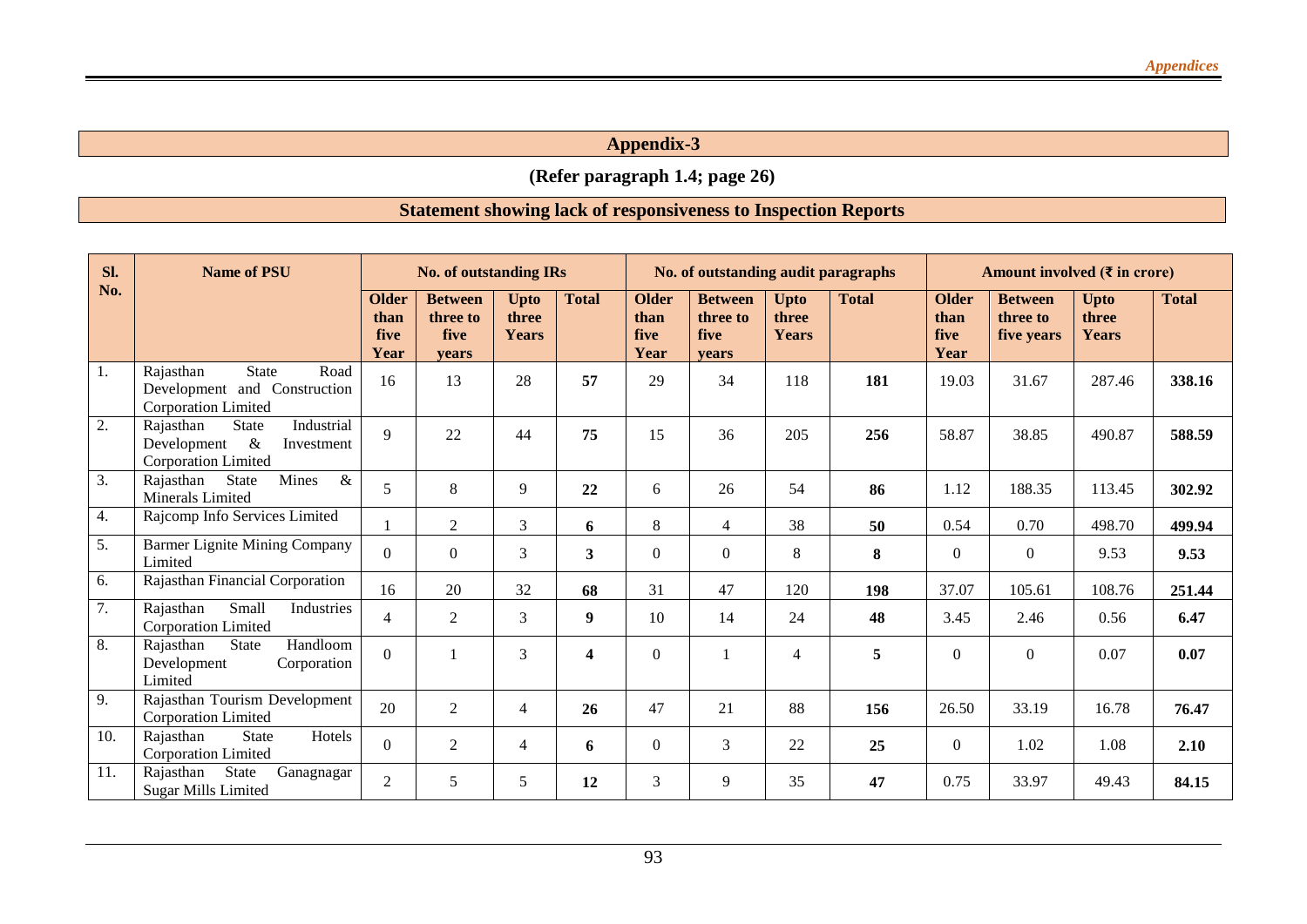| Sl.               | <b>Name of PSU</b>                                                                          |                                      | <b>No. of outstanding IRs</b>               |                               |                  |                                      | No. of outstanding audit paragraphs         |                                      |                |                                      | Amount involved $(3$ in crore)           |                               |              |
|-------------------|---------------------------------------------------------------------------------------------|--------------------------------------|---------------------------------------------|-------------------------------|------------------|--------------------------------------|---------------------------------------------|--------------------------------------|----------------|--------------------------------------|------------------------------------------|-------------------------------|--------------|
| No.               |                                                                                             | <b>Older</b><br>than<br>five<br>Year | <b>Between</b><br>three to<br>five<br>vears | <b>Upto</b><br>three<br>Years | <b>Total</b>     | <b>Older</b><br>than<br>five<br>Year | <b>Between</b><br>three to<br>five<br>vears | <b>Upto</b><br>three<br><b>Years</b> | <b>Total</b>   | <b>Older</b><br>than<br>five<br>Year | <b>Between</b><br>three to<br>five years | <b>Upto</b><br>three<br>Years | <b>Total</b> |
| 12.               | <b>State</b><br>Rajasthan<br>Beverage<br>Corporation Limited                                | $\Omega$                             | $\overline{2}$                              | $\overline{3}$                | 5                | $\Omega$                             | 2                                           | 12                                   | 14             | $\theta$                             | 0.43                                     | 34.12                         | 34.55        |
| $\overline{13}$ . | Nigam<br>Rajasthan Jal Vikas<br>Limited                                                     | $\Omega$                             | $\overline{0}$                              | $\boldsymbol{0}$              | $\mathbf{0}$     | $\Omega$                             | $\boldsymbol{0}$                            | $\overline{0}$                       | $\bf{0}$       | $\Omega$                             | $\boldsymbol{0}$                         | $\overline{0}$                | $\mathbf{0}$ |
| 14.               | Rajasthan State Road Transport<br><b>Corporation Limited</b>                                | 13                                   | 23                                          | 39                            | 75               | 23                                   | 117                                         | 533                                  | 673            | 2.96                                 | 202.51                                   | 634.45                        | 839.92       |
| 15.               | Rajasthan State Power Finance<br>Financial<br>Services<br>and<br><b>Corporation Limited</b> | $\Omega$                             | $\overline{0}$                              | $\boldsymbol{0}$              | $\bf{0}$         | $\Omega$                             | $\boldsymbol{0}$                            | $\overline{0}$                       | $\bf{0}$       | $\theta$                             | $\boldsymbol{0}$                         | $\overline{0}$                | $\bf{0}$     |
| 16.               | Rajasthan Rajya Vidyut Utpadan<br>Nigam Limited                                             | 1                                    | $\tau$                                      | 25                            | 33               | $\overline{2}$                       | 10                                          | 90                                   | 102            | $\Omega$                             | 753.85                                   | 4972.85                       | 5726.70      |
| 17.               | Rajasthan Rajya Vidyut Prasaran<br>Nigam Limited                                            | $\Omega$                             | $\overline{4}$                              | 22                            | 26               | $\Omega$                             | $\overline{4}$                              | 70                                   | 74             | $\theta$                             | 13.54                                    | 92.18                         | 105.72       |
| 18.               | Jaipur Vidyut Vitran Nigam<br>Limited                                                       | $\mathfrak{D}$                       | $\overline{4}$                              | 37                            | 43               | $\overline{4}$                       | 9                                           | 196                                  | 209            | $\Omega$                             | 5.92                                     | 795.06                        | 800.98       |
| 19.               | Vidyut Vitran Nigam<br>Jodhpur<br>Limited                                                   | 1                                    | 6                                           | 32                            | 39               | 1                                    | $\tau$                                      | 141                                  | 149            | $\Omega$                             | 4.43                                     | 6962.59                       | 6967.02      |
| 20.               | Ajmer Vidyut Vitran Nigam<br>Limited                                                        | $\overline{4}$                       | 15                                          | 42                            | 61               | 6                                    | 39                                          | 196                                  | 241            | 1.06                                 | 23.48                                    | 6462.82                       | 6487.36      |
| 21.               | Rajasthan Renewable<br>Energy<br><b>Corporation Limited</b>                                 | $\Omega$                             | $\overline{0}$                              | $\overline{3}$                | $3^{\circ}$      | $\Omega$                             | $\boldsymbol{0}$                            | 14                                   | 14             | $\Omega$                             | $\boldsymbol{0}$                         | 49.55                         | 49.55        |
| 22.               | Rajasthan<br>Solar<br>Park<br>Development Company Limited                                   | $\overline{0}$                       | $\Omega$                                    | 2                             | $\overline{2}$   | $\Omega$                             | $\theta$                                    | 3                                    | 3              | $\Omega$                             | $\boldsymbol{0}$                         | 1.27                          | 1.27         |
| 23.               | Rajasthan Urja Vikas Nigam<br>Limited                                                       | $\Omega$                             | $\overline{0}$                              | 2                             | $\overline{2}$   | $\Omega$                             | $\boldsymbol{0}$                            | 5                                    | 5              | $\Omega$                             | $\boldsymbol{0}$                         | 6.01                          | 6.01         |
| 24.               | Rajasthan State Gas Limited                                                                 | $\overline{0}$                       | $\overline{0}$                              | $\overline{2}$                | $\overline{2}$   | $\overline{0}$                       | $\boldsymbol{0}$                            | 12                                   | 12             | $\Omega$                             | $\boldsymbol{0}$                         | 2.45                          | 2.45         |
| 25.               | State<br>Petroleum<br>Rajasthan<br>Corporation Limited                                      | $\Omega$                             | $\Omega$                                    | 1                             | $\mathbf{1}$     | $\Omega$                             | $\mathbf{0}$                                | 3                                    | 3              | $\Omega$                             | $\Omega$                                 | 0.43                          | 0.43         |
| 26.               | Chhabra Power Limited                                                                       | $\Omega$                             | $\overline{0}$                              | $\sqrt{2}$                    | $\boldsymbol{2}$ | $\boldsymbol{0}$                     | $\mathbf{0}$                                | 6                                    | 6              | $\mathbf{0}$                         | $\boldsymbol{0}$                         | 58.57                         | 58.57        |
| 27.               | Dholpur Gas Power Limited                                                                   | $\overline{0}$                       |                                             | $\sqrt{2}$                    | 3                | $\overline{0}$                       |                                             | 6                                    | $\overline{7}$ | $\mathbf{0}$                         | $\boldsymbol{0}$                         | 1.25                          | 1.25         |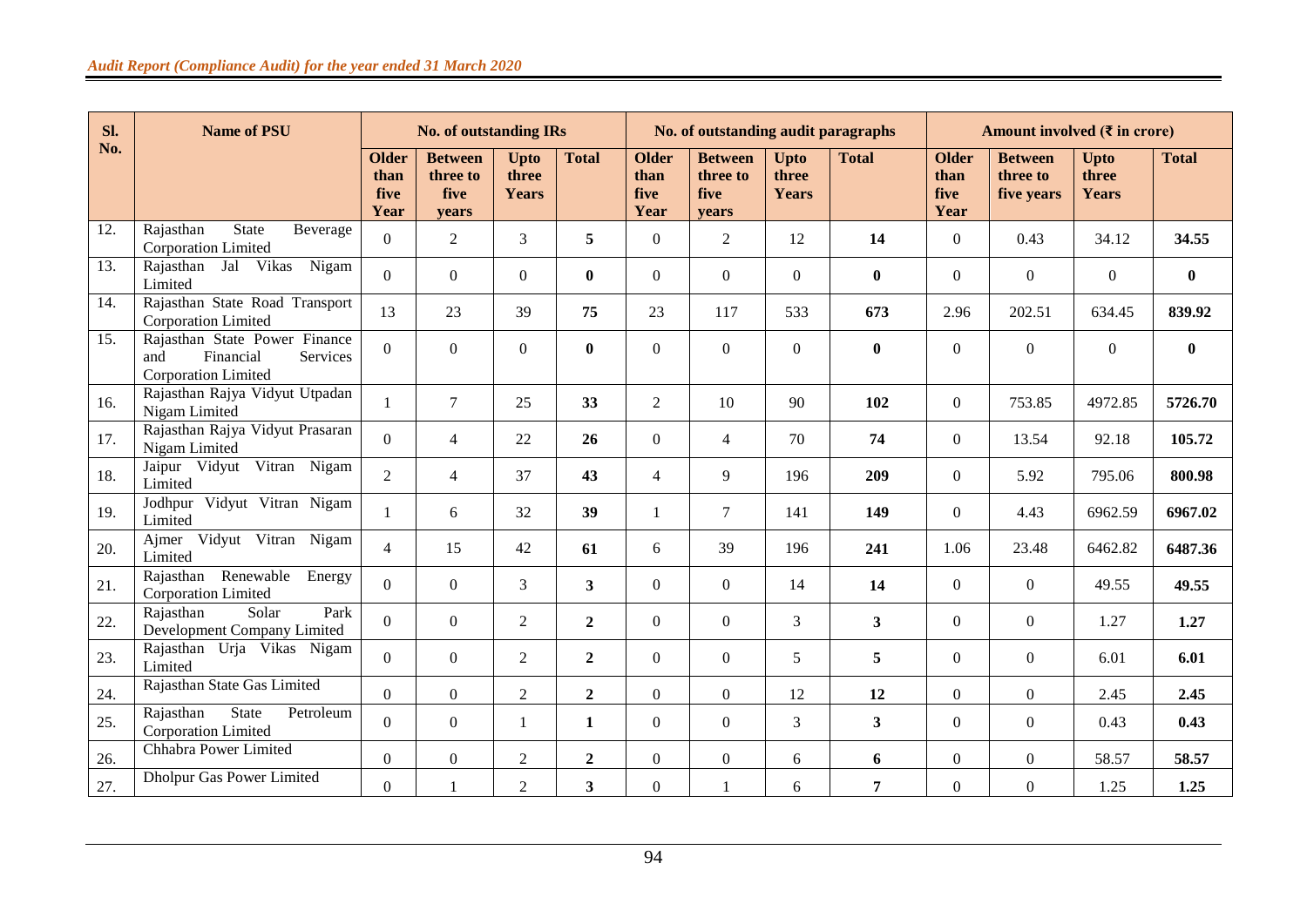| Sl. | Name of PSU<br><b>No. of outstanding IRs</b>                  |                                             |                                                    |                               |              | No. of outstanding audit paragraphs         |                                             |                                      |              | Amount involved $(\bar{\tau}$ in crore) |                                          |                               |              |
|-----|---------------------------------------------------------------|---------------------------------------------|----------------------------------------------------|-------------------------------|--------------|---------------------------------------------|---------------------------------------------|--------------------------------------|--------------|-----------------------------------------|------------------------------------------|-------------------------------|--------------|
| No. |                                                               | <b>Older</b><br>than<br>five<br><b>Year</b> | <b>Between</b><br>three to<br><b>five</b><br>vears | Upto<br>three<br><b>Years</b> | <b>Total</b> | <b>Older</b><br>than<br><b>five</b><br>Year | <b>Between</b><br>three to<br>five<br>vears | <b>Upto</b><br>three<br><b>Years</b> | <b>Total</b> | <b>Older</b><br>than<br>five<br>Year    | <b>Between</b><br>three to<br>five years | <b>Upto</b><br>three<br>Years | <b>Total</b> |
| 28. | Giral Lignite Power Limited                                   | 0                                           |                                                    | ∠                             | ി            | 0                                           |                                             | 8                                    | 8            |                                         |                                          | 27.87                         | 27.87        |
| 29. | Power<br><b>Banswara</b><br><b>Thermal</b><br>Company Limited |                                             |                                                    |                               | $\mathbf{0}$ |                                             |                                             | $\theta$                             | $\bf{0}$     |                                         | C                                        |                               | $\bf{0}$     |
| 30. | <b>Barmer Thermal Power Company</b><br>Limited                |                                             |                                                    |                               | $\mathbf{0}$ | 0                                           |                                             | $\theta$                             | $\bf{0}$     |                                         |                                          |                               | $\bf{0}$     |
|     | <b>Total</b>                                                  | 94                                          | 139                                                | 354                           | 587          | 185                                         | 384                                         | 2011                                 | 2580         | 151.35                                  | 1439.98                                  | 21678.16                      | 23269.49     |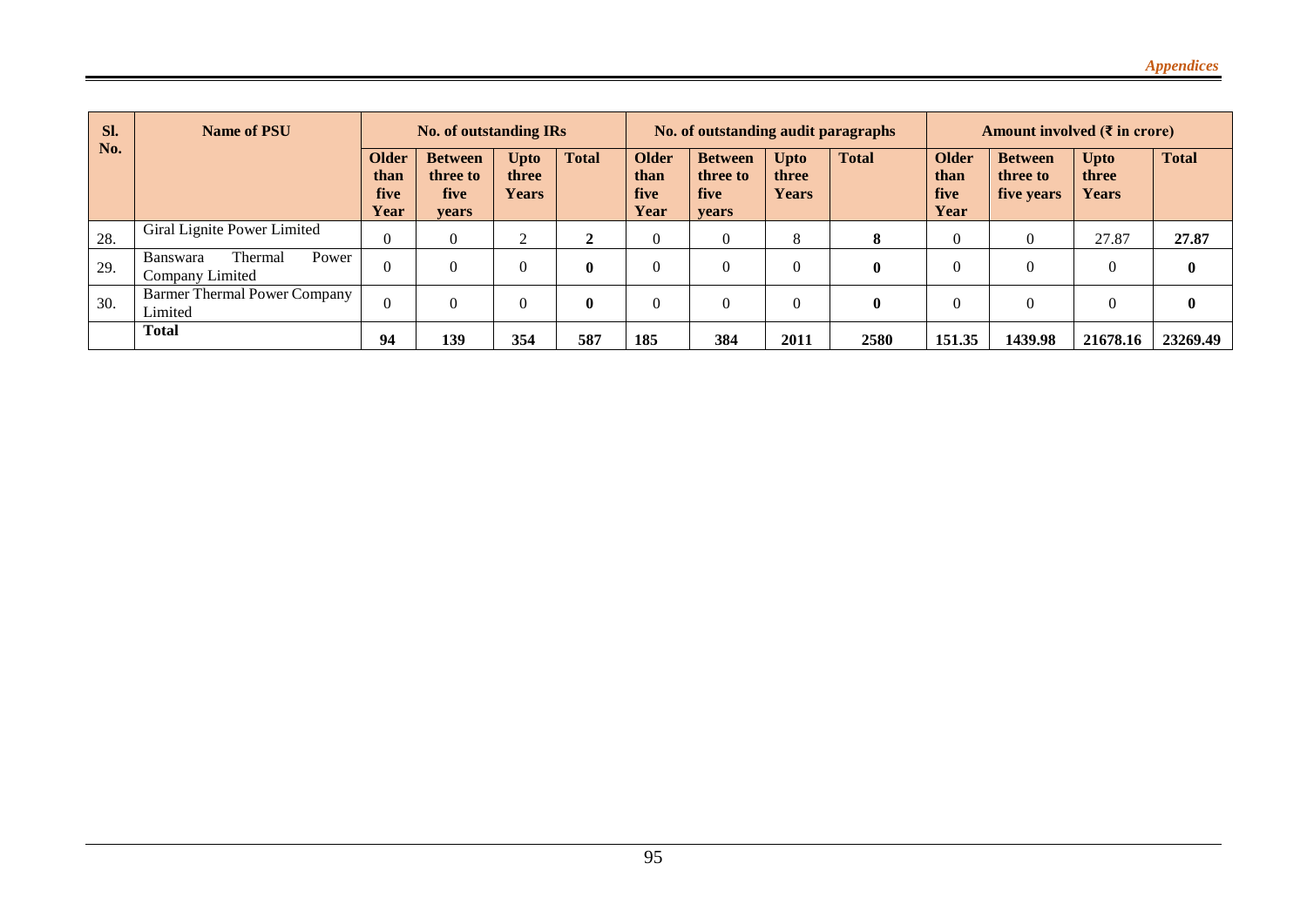# **(Refer paragraph 2.1.2; page 28)**

|                                                                                 | Description of the functions performed by various wings/cells of the Head office and Unit offices                                                                                                                                                                           |
|---------------------------------------------------------------------------------|-----------------------------------------------------------------------------------------------------------------------------------------------------------------------------------------------------------------------------------------------------------------------------|
| Wing/cell/office                                                                | <b>Brief description of functions</b>                                                                                                                                                                                                                                       |
| <b>BOT</b> wing                                                                 | Execution of Memorandum of Understanding (MOU) with the client department and awarding of work<br>relating to BOT projects.                                                                                                                                                 |
| ROB and Building wing                                                           | Execution of Memorandum of Understanding (MOU) with the client department and awarding of work<br>relating to ROB and Building projects.                                                                                                                                    |
| Mechanical Wing                                                                 | Procurement and maintenance of construction machines and execution of departmental works with the help<br>of construction machines.                                                                                                                                         |
| Quality Control (QC) wing                                                       | Carries out inspections of the executed works, collects and tests samples, issues inspection reports and test<br>results for quality control of the executed works.                                                                                                         |
| Accounts wing                                                                   | Collects funds from the client departments/organisations for the entrusted works and arranges borrowings<br>for BOT projects and provides funds to Unit offices for implementation of the projects.                                                                         |
| <b>Business Promotion and</b><br>Monitoring (BP&M) wing/<br><b>Enquiry Cell</b> | Collects monthly progress of the works executed by the Unit offices and prepares monthly progress reports<br>(MPRs) and procurement of cement required for construction works.                                                                                              |
| Unit offices                                                                    | Awarding of works to contractors with the competent approvals, execution of work contracts, assessment of<br>execution and release of payments to contractors, inspection, testing and monitoring of works etc. relating<br>to construction works under their jurisdiction. |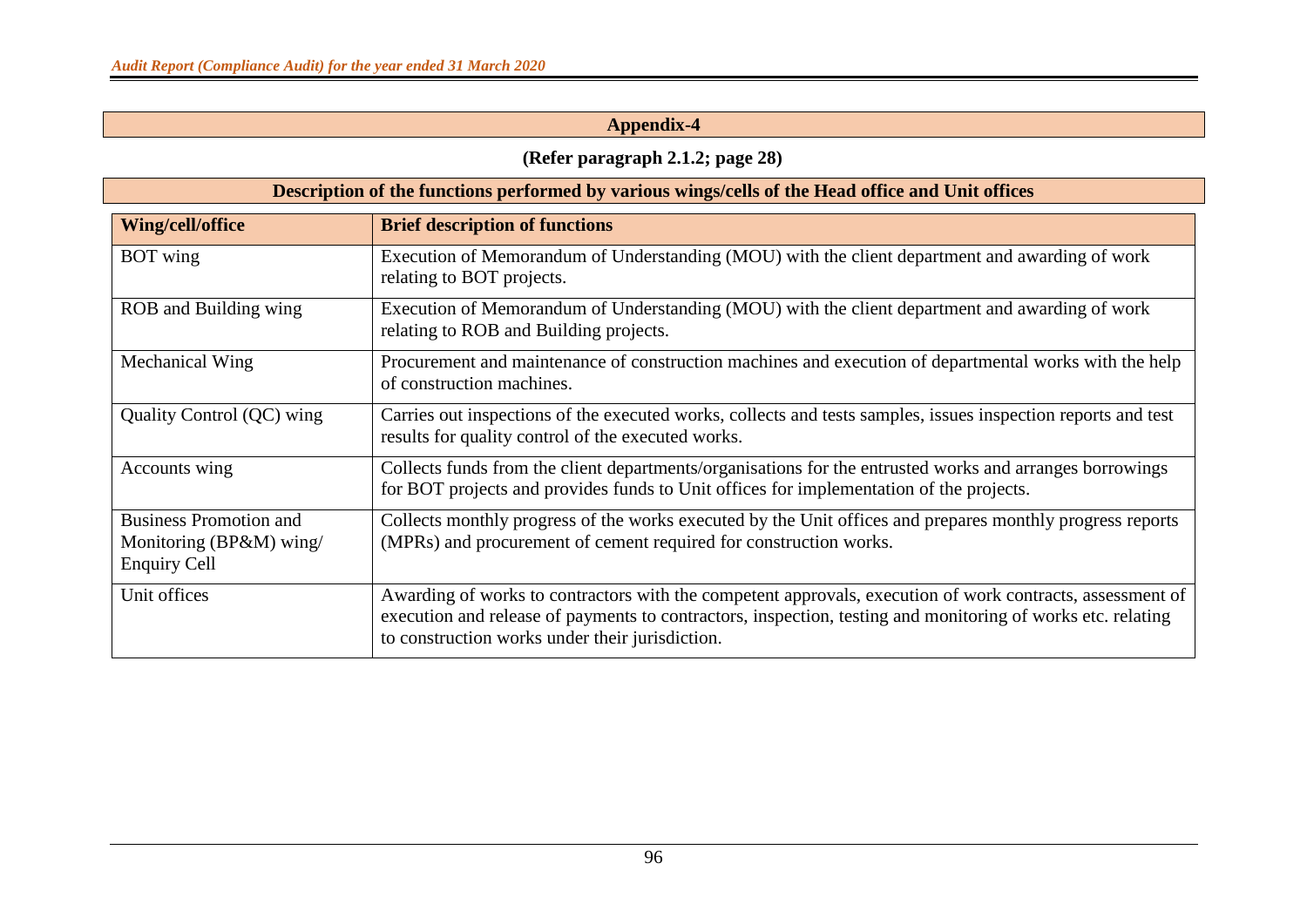### **(Refer paragraph 2.1.12; page 35)**

### **Statement showing status of execution and handing over of the 11 selected works which belonged to those nine projects where the agreement/MOU had been executed with the client department/organisation**

| <b>S. No.</b>  | <b>Description of work</b>                                                                   | <b>Type of</b><br>work | Month/year in<br>which MOU/<br>agreement was<br>executed | <b>Month/year</b><br>stipulated in the<br><b>MOU</b> for handing<br>over the project | <b>Month/year in</b><br>which the project<br>was completed/<br>handed over | Delay in<br>months (upto<br>31 March<br>2020) |
|----------------|----------------------------------------------------------------------------------------------|------------------------|----------------------------------------------------------|--------------------------------------------------------------------------------------|----------------------------------------------------------------------------|-----------------------------------------------|
|                | Upgradation of lake fronts, Anasagar,<br>Ajmer                                               | <b>Building</b>        | <b>July 2016</b>                                         | March 2017                                                                           | December 2018                                                              | 21                                            |
| $\overline{2}$ | ROB (level crossing 44) Gulabbari,<br>Ajmer                                                  | <b>ROB</b>             | June $2016$                                              | December 2017                                                                        | <b>WIP</b>                                                                 | 27                                            |
| 3              | Elevated Road, Ajmer                                                                         | <b>ROB</b>             | December 2017                                            | December 2019                                                                        | <b>WIP</b>                                                                 | 3                                             |
|                | Construction works at Unani University,<br>Tonk                                              | <b>Building</b>        | August 2017                                              | August 2018                                                                          | February 2019                                                              | 6                                             |
| 5              | <b>Construction work of Matsya University</b>                                                | <b>Building</b>        | September 2017                                           | September 2018                                                                       | <b>WIP</b>                                                                 | 18                                            |
| 6              | Construction work of ITIs (ITI Shergarh)                                                     | <b>Building</b>        | October 2016                                             | April 2018                                                                           | October 2018                                                               | 6                                             |
|                | Construction work of ITIs (ITI Lohawat)                                                      | <b>Building</b>        | October 2016                                             | April 2018                                                                           | <b>WIP</b>                                                                 | 23                                            |
| 8              | Construction Trauma Hospital in MDM<br>Hospital Jodhpur                                      | <b>Building</b>        | February 2018                                            | February 2021                                                                        | <b>WIP</b>                                                                 | Due in 2020-21                                |
| 9              | Construction works at JNVU, Jodhpur<br>(laboratory in Electrical Engineering)<br>Department) | <b>Building</b>        | <b>June 2018</b>                                         | December 2019                                                                        | June 2019                                                                  |                                               |
| 10             | Construction works at JNVU, Jodhpur<br>(Laboratory and two class rooms)                      | <b>Building</b>        | <b>June 2018</b>                                         | December 2019                                                                        | <b>WIP</b>                                                                 | 3                                             |
| 11             | ROB at level crossing number 265,<br>Jhunjhunu                                               | <b>ROB</b>             | August 2017                                              | February 2019                                                                        | <b>WIP</b>                                                                 | 13                                            |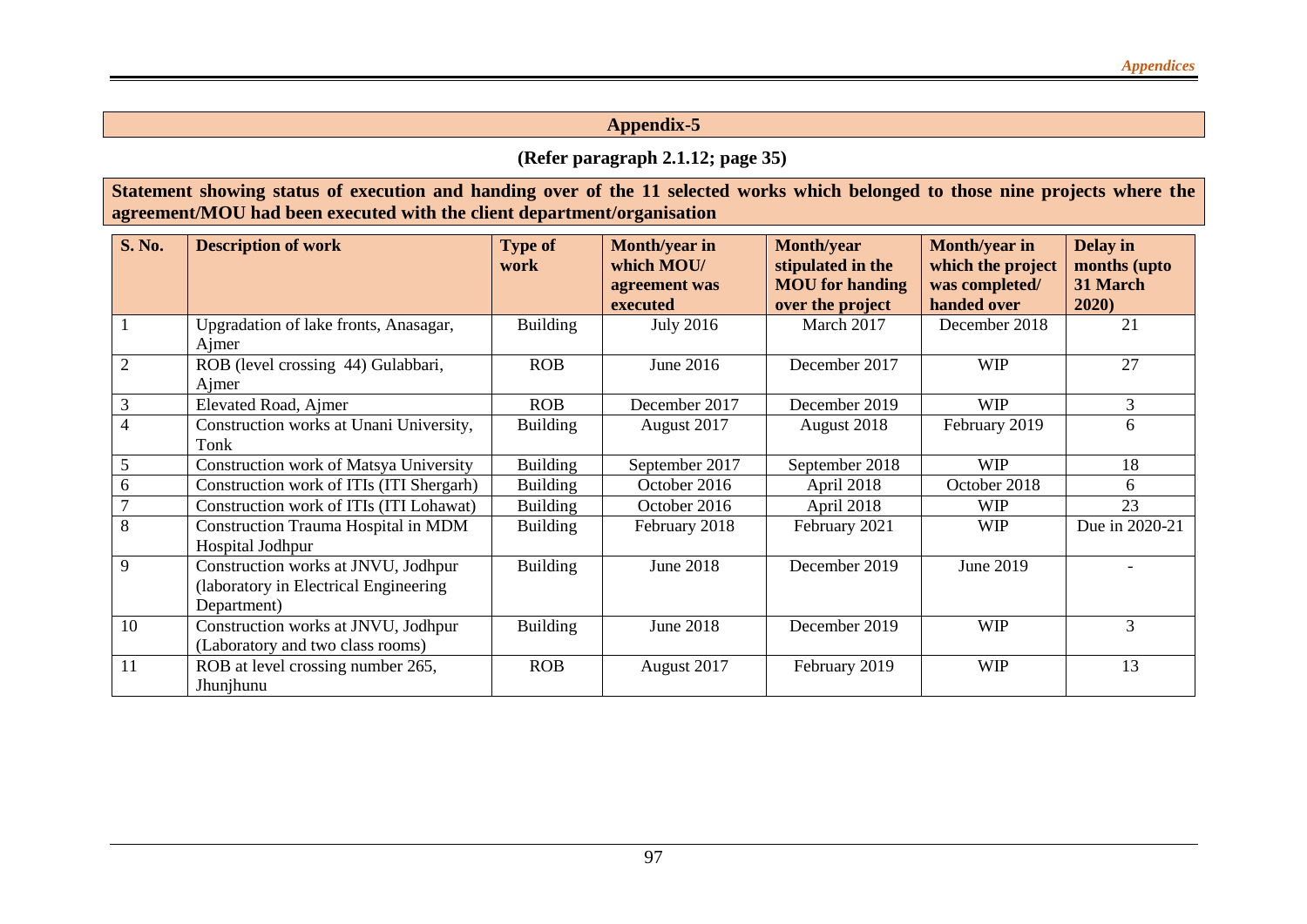### **(Refer paragraph 2.1.14; page 37)**

### **Delay/deficiencies in Awarding Work Contracts**

### *Case 1: Inordinate delay in construction of Sewerage Treatment Plant at Rajasthan Ayurvedic University, Jodhpur*

Rajasthan Ayurvedic University, Jodhpur (RAU) entrusted (February 2017) the work of construction of sewerage treatment plant at its premises to the Company. Audit noticed that the Company awarded the work (May 2018) to a contractor by taking inordinate time of 15 months.

The Government stated that the Company appointed (March 2017) a consultant and sought (April 2017) a response from RAU on the query raised by the consultant. As the query remained unresponded for long, the Company belatedly directed the consultant to finalise the estimate, soil investigations *etc.* in consultation with RAU. On submission of detailed estimate by consultant, the Company finalised the technical estimate and awarded the work.

The fact remained that the Company was not prompt in coordinating with its client and resultantly, it took inordinate time in awarding the work to contractor.

### *Case 2: Inordinate delay in construction of Railway Over Bridge*

The Company was awarded (August 2016) contract for construction of ROB at Level Crossing Number 265, Jhunjhunu at an estimated cost of ₹ 36.12 crore. The cost of the project was to be borne equally by the GoR and Indian Railways. As per MOU (August 2017) executed between the client organisation and the Company, the ROB was to be constructed by February 2019 (*i.e.* 18 months from the date of MOU). Simultaneously, the Company invited (October 2016) tenders for consultancy services required for preparation of General Arrangement Drawings (GAD) (including approval of Indian Railways and relevant road authorities), awarded (February 2017) consultancy work and submitted (September 2017 and January 2018) the GAD/modified GAD to Indian Railways for obtaining its approval. The modified GAD was approved by the Indian Railways in May 2018. Thereafter, the Company awarded (March 2019) the construction work of the ROB to the contractor which was in progress (August 2020).

Audit observed that the Company failed to finalise the tendering process initiated for awarding the work in August 2018 and belatedly, dropped (January 2019) the tender as the tender provided for supply of cement on account of the contractor however, as per practice *in vogue*, cement was arranged by the Company in all other cases. Resultantly, the Company, after taking inordinate time of more than 18 months, awarded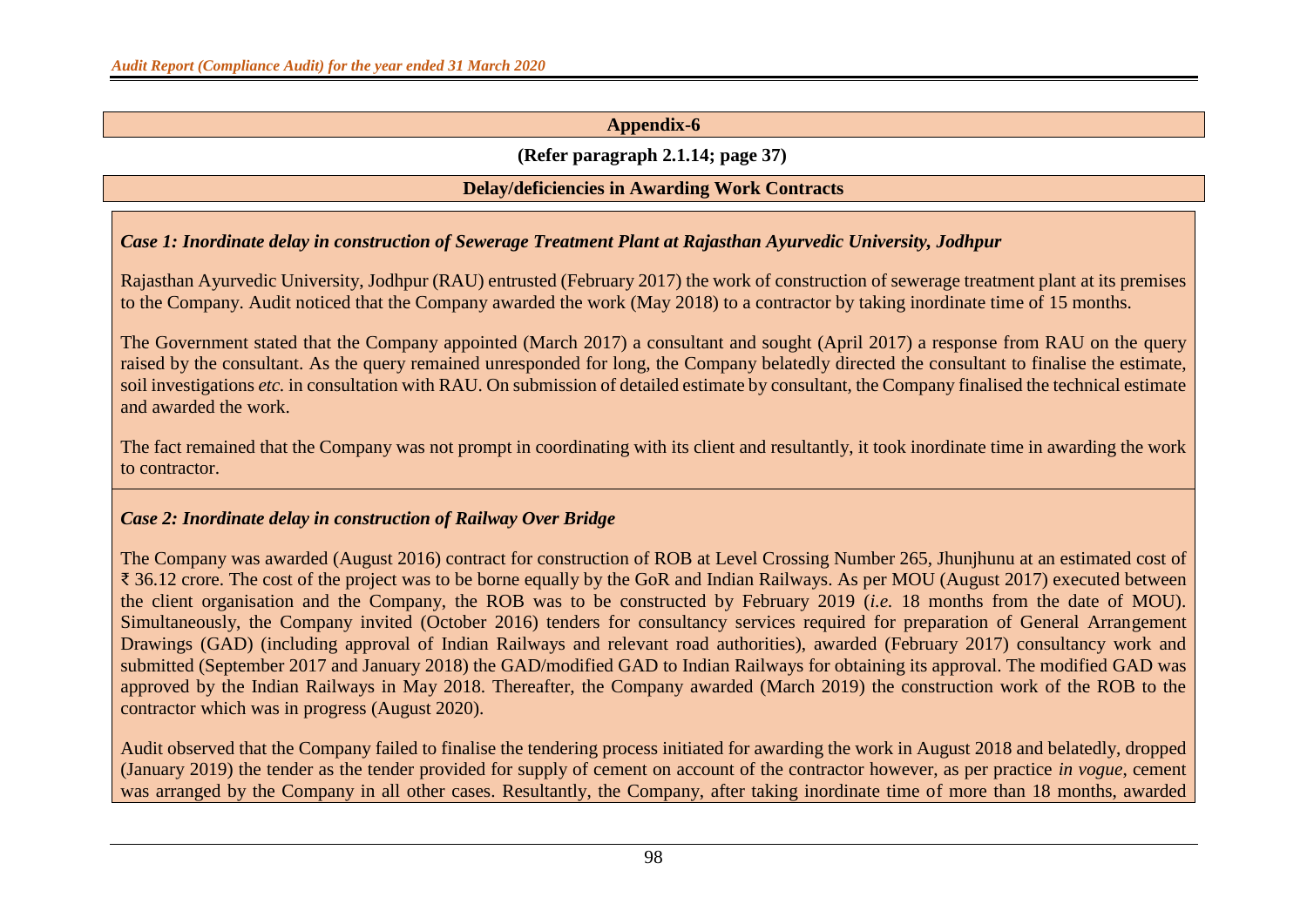(March 2019) the work to a contractor after lapse of the project completion period stipulated in the MOU. Thus, inordinate time taken in finalising and obtaining approval on the GAD coupled with lacklustre and deficient approach in awarding the work contract defeated the very purpose of constructing the ROB in time. Resultantly, the benefits envisaged from construction of ROB had also been deferred to the extent of delay as the Company could not incur even one *per cent* of the envisaged expenditure upto August 2020.

The Government while accepting the facts stated that the work was delayed mainly due to re-inviting tenders after excluding cement, delay in receipt of GAD, encroachment on site and non-sanction of estimates by Indian Railways. Further, progress of the work was slow at present due to non-receipt of funds from client.

The reply was however silent on the core issues *i.e.* delay in preparing GAD and inviting initial tender by including supply of cement in the scope of contractor by deviating from its own practices due to which award of work was inordinately delayed.

### *Case 3: Inordinate delay in award and execution of a small construction work*

On receipt of funds, the Unit office, Ajmer awarded (December 2016) the work of constructing a connecting corridor between buildings of Rajasthan Secondary Education Board (client) to a contractor with scheduled completion period of three months. The contractor did not initiate the work till September 2017. Meanwhile, the client revised (September 2017) the scope of work and thereafter sent (January 2018 to April 2018) several reminders to the Company. In response, the Unit office sent (May 2018) a revised estimate for the work which was also approved (June 2018) by the client. On this, the Unit office withdrew (June 2018) the work from the existing contractor and issued (October 2018) a fresh work order to another contractor with completion schedule as January 2019. The work could be completed and handed over to the client in January 2020 and February 2020 respectively.

Audit observed that the Unit office neither executed agreement with the client nor ensured commencement of initially awarded work in time as the work was not commenced even after lapse of nine months from the date of award of contract. The Unit office again inordinately delayed the cancellation of the existing work contract and awarding the new work contract. Thus, despite receipt of funds in advance, the Unit office took inordinate time of four years in executing a small magnitude work which was to be executed within a period of three months.

The Government stated that the initial work could not be taken up due to non-receipt of permission from BSER for initiation of work till May 2018 and the revised work was delayed mainly due to removal of ramp causing hindrance in foundation and furniture and other articles dumped on second floor.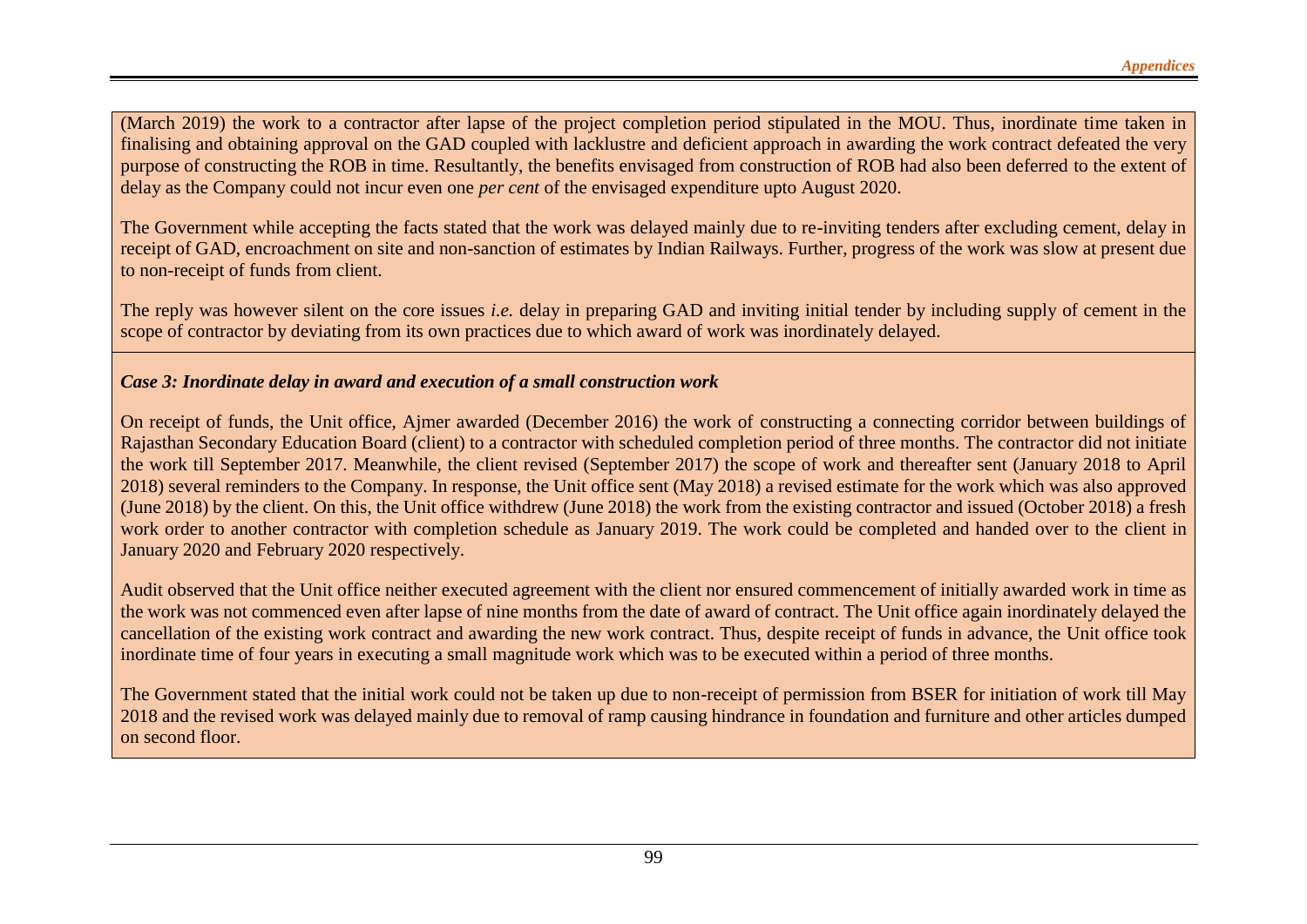The reply was factually incorrect as BSER itself had written (January 2018 to April 2018) several reminders to Unit office and Head office of the Company for initiating the work. Further, nature of hindrances mentioned for delay in revised work showed that the Company was not prompt and effective in handling the minor issues with its clients.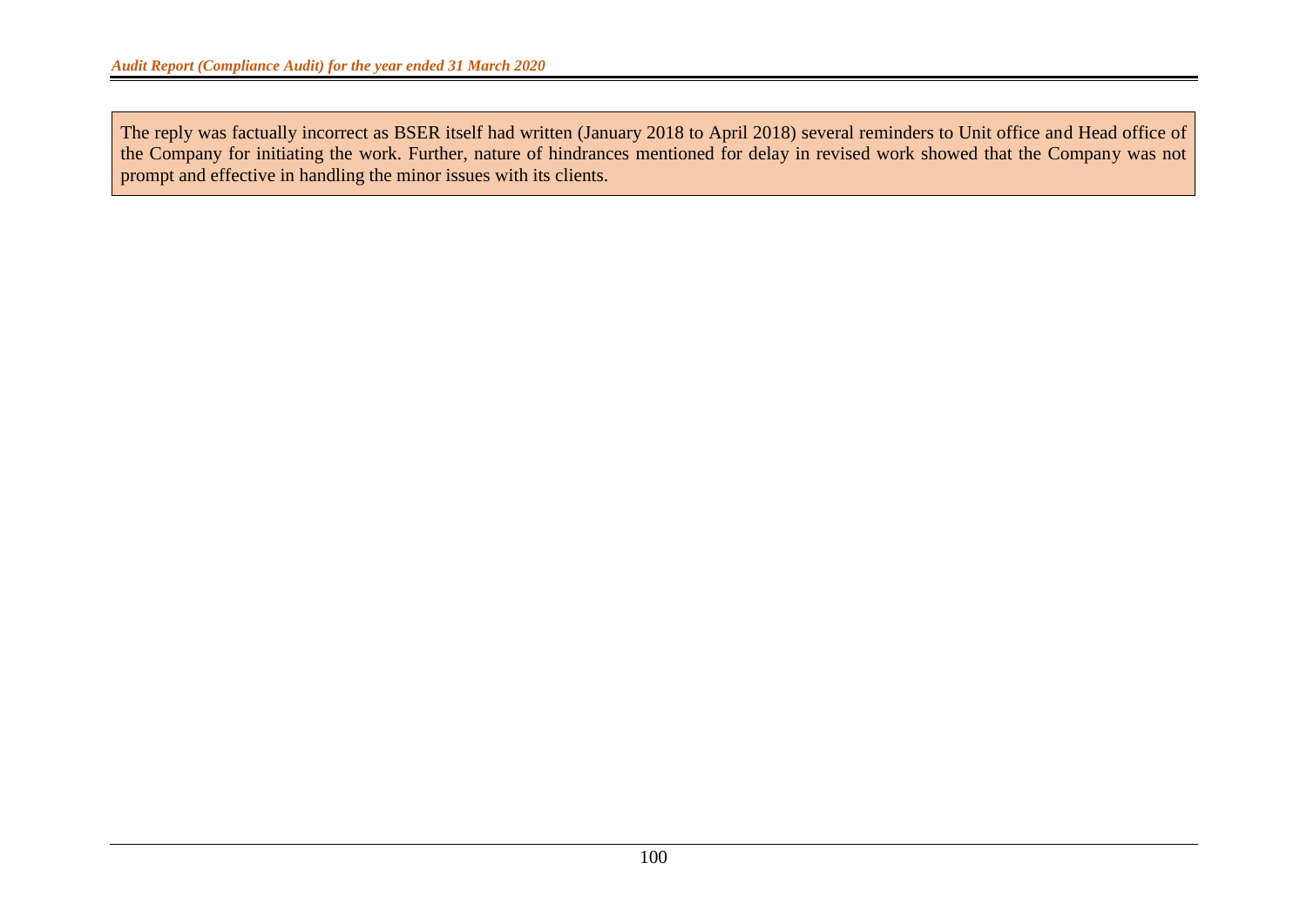### **(Refer paragraph 2.1.17; page 41)**

#### **Short levy of Liquidated Damage**

### *Construction of trauma hospital at Mathura Das Mathur Hospital, Jodhpur*

The Unit office, Jodhpur-I executed (February 2018) an MOU with the client department for construction work of trauma hospital at Mathura Das Mathur Hospital, Jodhpur. The Unit office awarded the work to the contractor for ₹ 19.86 crore with stipulated commencement date and completion date of the work as March 2018 and September 2019 respectively. Clause 5 under Section 4 (Contract Data) of the SBD relating to the work contract stipulated three milestones (*i.e.* 15 *per cent*, 40 *per cent* and 70 *per cent* of the contract price) for physical progress/completion of the work. Clause 49 under Section 3 (Conditions of Contract) of the SBD with corresponding clauses (clause 26 and 27) of Section 4 provided for levy of LD for delay in achievement of the milestones as well as completion of the entire work at the rate of 0.05 *per cent* of the contract price for delay of each day. The maximum limit of LD for delay in the work was to be 10 *per cent* of the contract price.

The details relating to delay/non-achievement of the three milestones as well as completion of the entire work upto August 2020 and the LD to be charged for the delays is detailed below:

| <b>Benchmark</b>               | <b>Proportionate value of work</b> | <b>Stipulated month for</b> | Month in which the                      |              | Delay in months   LD to be deducted |
|--------------------------------|------------------------------------|-----------------------------|-----------------------------------------|--------------|-------------------------------------|
|                                | for the benchmark                  | achieving the benchmark     | benchmark was achieved                  |              |                                     |
|                                |                                    | iii                         |                                         |              | vi=ii*v*30* $0.05\%$                |
| Milestone-I $(15\%)$           | 2.98                               | <b>July 2018</b>            | October 2018                            |              | 0.13                                |
| Milestone-II $(40\%)$          | 7.94                               | December 2018               | September 2019                          |              | 1.07                                |
| Milestone-III $(70%)$          | 13.90                              | April 2019                  | Pending                                 | 16           | 3.34                                |
| Entire work $(100\%)$          | 19.86                              | September 2019              | Pending                                 |              | 3.28                                |
|                                |                                    |                             |                                         | <b>Total</b> | 7.82                                |
|                                |                                    |                             | <b>Maximum LD to be levied/deducted</b> |              | 1.99                                |
| Source: Records of the Company |                                    |                             |                                         |              |                                     |

#### **Milestone wise delay in execution and applicable liquidated damage**

*(₹ in crore)*

**Source: Records of the Company.**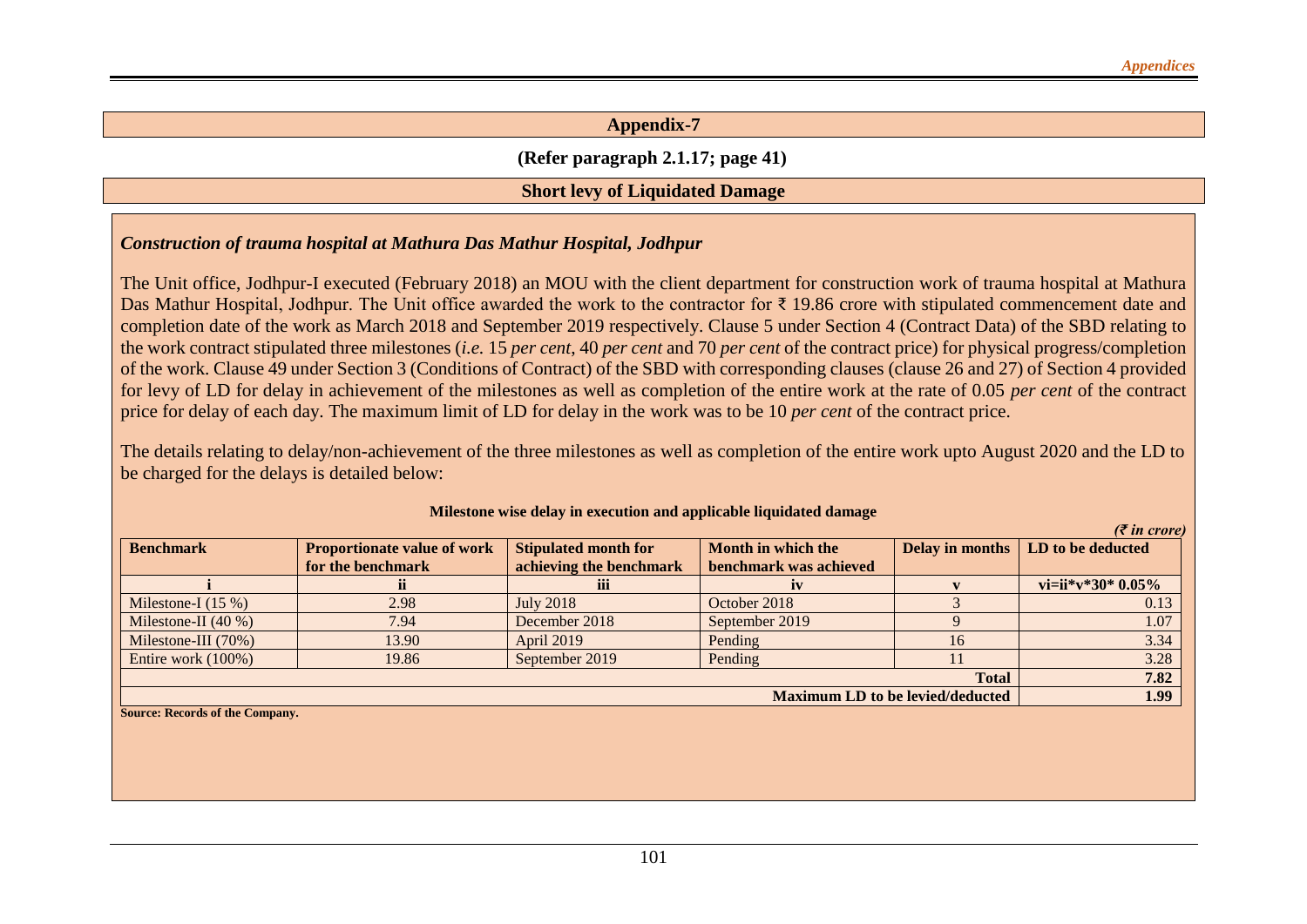It could be seen that:

- the contractor delayed in achieving the first two milestones by three months and nine months respectively whereas it could not achieve the third milestone despite lapse of 16 months from the stipulated month of its completion.
- as the work remained incomplete even after lapse of 11 months from stipulated month of its completion, the Unit office was expected to deduct proportionate LD from the concerned running bills and to deduct total LD worth ₹ 1.99 crore (*i.e.* maximum LD) from the bills of the contractor till August 2020. However, the Unit office released (May 2018 to March 2020) ₹ 12.78 crore against the 12 running bills submitted by the contractor from time to time by deducting LD of ₹ 0.05 crore only (sixth bill) till August 2020.

Audit observed that:

- the Unit office not only failed to control the delay in executing the work but also failed to deduct the applicable LD from the running bills of the contractor. This led to short deduction of LD worth ₹ 1.94 crore which was in violation of the provisions of the work contract as well as directions of the higher management.
- the hindrance register was not found updated as the entries upto November 2019 only were registered (June 2020).
- the Unit office instead of recovering the applicable LD by assessing the delay attributable to the contractor and taking stringent action against the defaulting contractor, *suo moto* granted (13 May 2020) provisional time extension (upto 31 July 2020) for avoiding expiry of the work contract. Due to this, computation of exact delay on part of contractor could not be assessed in audit.

Short recovery of LD and improper maintenance of hindrance register indicates that the Company lacked proper monitoring and financial control on the work.

The Government stated that the LD to be levied till second span ( $\bar{\tau}$  0.05 crore) had been correctly deducted. Further, upto third span, the Company had deducted total LD of  $\bar{\tau}$  0.10 crore as applicable for delay on part of contractor.

The reply was not convincing as while releasing the payments, the Unit office did not ensure deduction of LD as per SBD. Further, the hindrance register furnished was not found updated in absence of which, the LD calculated and deducted by the Unit office could not be vouchsafed in audit.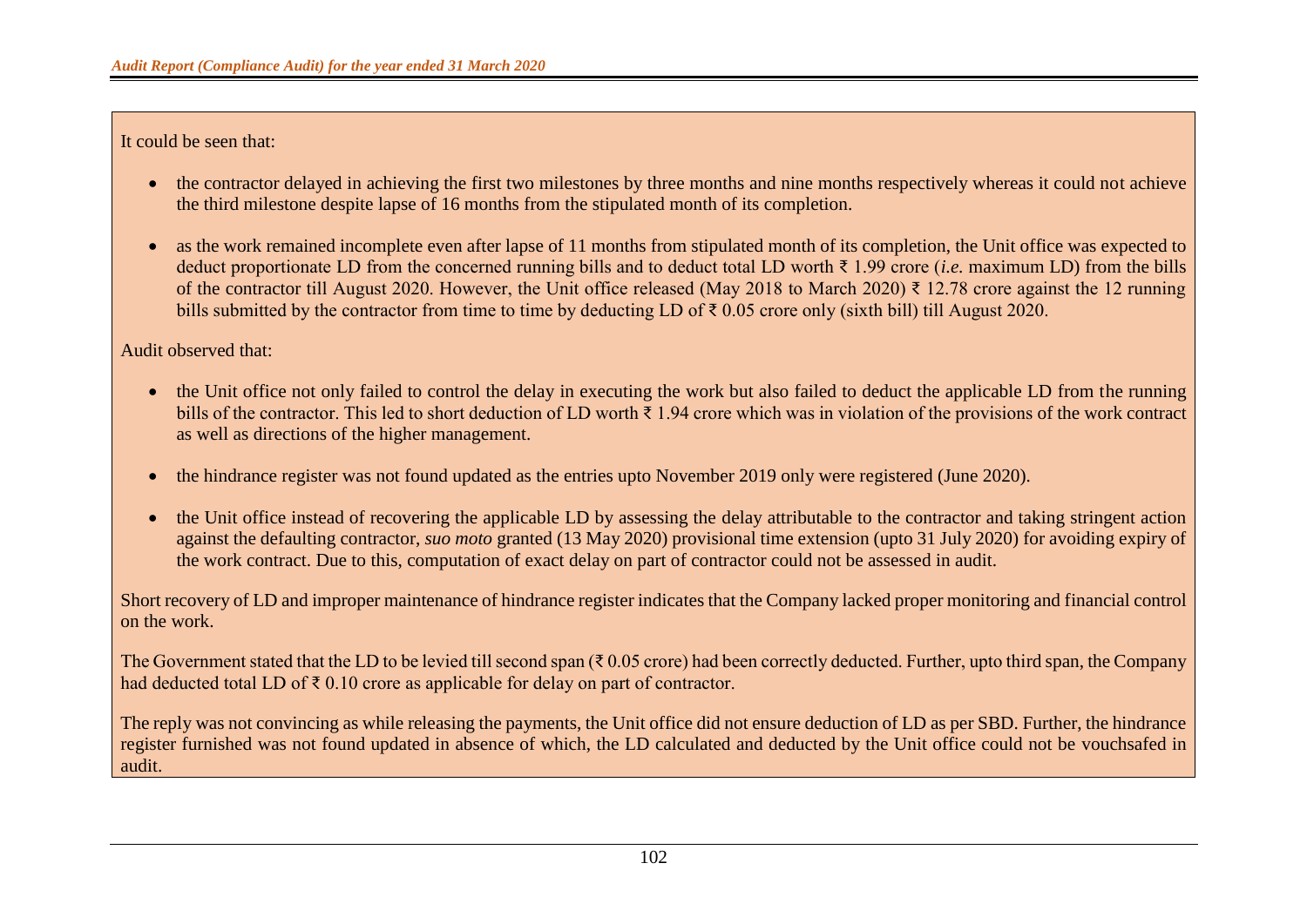# **(Refer paragraph 2.1.19; page 42)**

|                | Statement showing details of the rate contracts awarded for procurement of cement (PPC and OPC) during 2016-17 to 2019-20 |                                                                                                                                                          |        |        |            |                          |                                       |  |  |  |  |
|----------------|---------------------------------------------------------------------------------------------------------------------------|----------------------------------------------------------------------------------------------------------------------------------------------------------|--------|--------|------------|--------------------------|---------------------------------------|--|--|--|--|
| <b>S.</b>      | <b>Period of rate contract</b>                                                                                            | <b>PPC</b>                                                                                                                                               |        |        | <b>OPC</b> |                          |                                       |  |  |  |  |
| No.            |                                                                                                                           | Rate<br><b>Order</b><br><b>Ordered</b><br><b>Ordered</b><br>$(\xi)$ per<br>value<br>quantity<br>quantity<br>$(\bar{\mathbf{\mathsf{z}}}$ in<br>(in bags) |        |        |            | Rate<br>$(3$ per<br>bag) | <b>Order</b><br>value<br>$(3 \infty)$ |  |  |  |  |
|                |                                                                                                                           |                                                                                                                                                          | bag)   | crore) | (in bags)  |                          | crore)                                |  |  |  |  |
|                | April 2016 to August 2016                                                                                                 | 72200                                                                                                                                                    | 221.75 | 1.60   | 308300     | 234.50                   | 7.23                                  |  |  |  |  |
| $\mathbf{2}$   | August 2016 to November 2016                                                                                              | 214200                                                                                                                                                   | 209.90 | 4.50   | 144500     | 219.90                   | 3.18                                  |  |  |  |  |
| 3              | November 2016 to March 2017                                                                                               | 138000                                                                                                                                                   | 187.30 | 2.58   | 277000     | 194.30                   | 5.38                                  |  |  |  |  |
| $\overline{4}$ | April 2017 to July 2017                                                                                                   | 180000                                                                                                                                                   | 255.00 | 4.59   | 200000     | 275.00                   | 5.50                                  |  |  |  |  |
| 5              | July 2017 to October 2017 (extended upto November 2017)                                                                   | 100000                                                                                                                                                   | 210.00 | 2.10   | 200000     | 224.00                   | 4.48                                  |  |  |  |  |
| 6              | November 2017 to February 2018                                                                                            | 156000                                                                                                                                                   | 189.00 | 2.95   | 300000     | 199.00                   | 5.97                                  |  |  |  |  |
| 7              | March 2018 to May 2018 (extended upto June 2018)                                                                          | 254300                                                                                                                                                   | 189.00 | 4.81   | 541350     | 203.00                   | 10.99                                 |  |  |  |  |
| 8              | June 2018 to December 2018 (extended upto January 2019)                                                                   | 541100                                                                                                                                                   | 191.00 | 10.34  | 992400     | 208.00                   | 20.64                                 |  |  |  |  |
| 9              | February 2019 to August 2019 (extended upto November 2019)                                                                | 452240                                                                                                                                                   | 209.50 | 9.47   | 1036748    | 223.50                   | 23.17                                 |  |  |  |  |
| 10             | January 2020 to June 2020 (extended upto October 2020)                                                                    | 335000                                                                                                                                                   | 245.00 | 8.21   | 842500     | 263.00                   | 22.16                                 |  |  |  |  |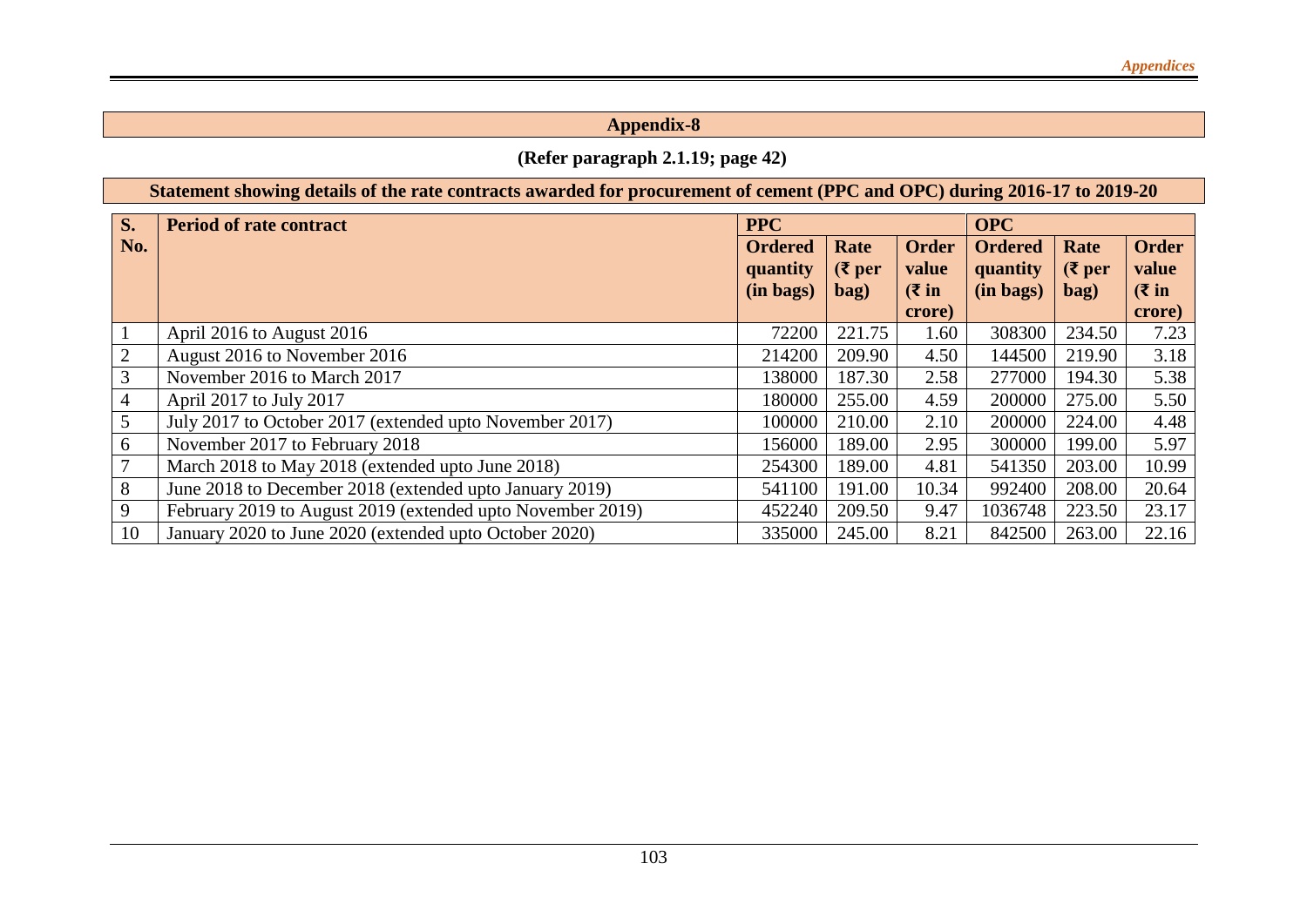### **(Refer paragraph 2.1.19; page 43)**

#### **Avoidable expenditure on procurement of cement**

Rule 73 of the RTPP Rules provides for extending contract period of contracts only in those cases where ordered quantity had been increased. Further, clause 5 under the special terms and conditions of the supply order did not restrict validity of the rate contract upto six months as it also mentions for validity of the rate contract till completion of supply.

Review of records relating to test checked cases disclosed that:

- the Company issued (12 and 27 February 2019) supply orders for 1036748 OPC bags ( $\overline{\xi}$  223.50 per bag) and 452240 PPC bags ( $\overline{\xi}$  209.50 per bag) respectively.
- As per clause 5 of the special terms and conditions of the supply orders, the rate contracts were to be valid for a period of six months or till completion of supply.
- the Company could obtain supply of 484314 OPC bags (47 *per cent*) and 144920 PPC bags (32 *per cent*) only within the stipulated contract period of six months (upto August 2019) and hence, extended (August/September 2019) the contract period of both the rate contracts upto 24 November 2019. However, the Company could obtain supply of only 633734 OPC bags (61 *per cent*) and 182340 PPC bags (40 *per cent*) upto 31 October 2019.
- On the basis of incorrect interpretation<sup>1</sup> of irrelevant provision (Rule 73: Right to vary quantity) of the RTPP Rules, the Company decided (6 November 2019) not to extend the rate contracts for further period as it had already extended the contracts for three months or more considering it as maximum allowable period for extending the contracts. Hence, the Company could obtain supply of 723368 OPC bags (70 *per cent*) and 182340 PPC bags (40 *per cent*) upto the end of extended period.
- New rate contracts were awarded (January 2020) by inviting fresh tenders (November 2019) for 842500 OPC bags ( $\bar{\tau}$  263 per bag) and 335000 PPC bags (₹ 245 per bag) with scheduled completion upto July 2020 (extended upto October 2020).

<sup>1</sup> Contract period was to be extended upto 50 *per cent* of the originally granted period which has already been done by extending the contract for three months or more.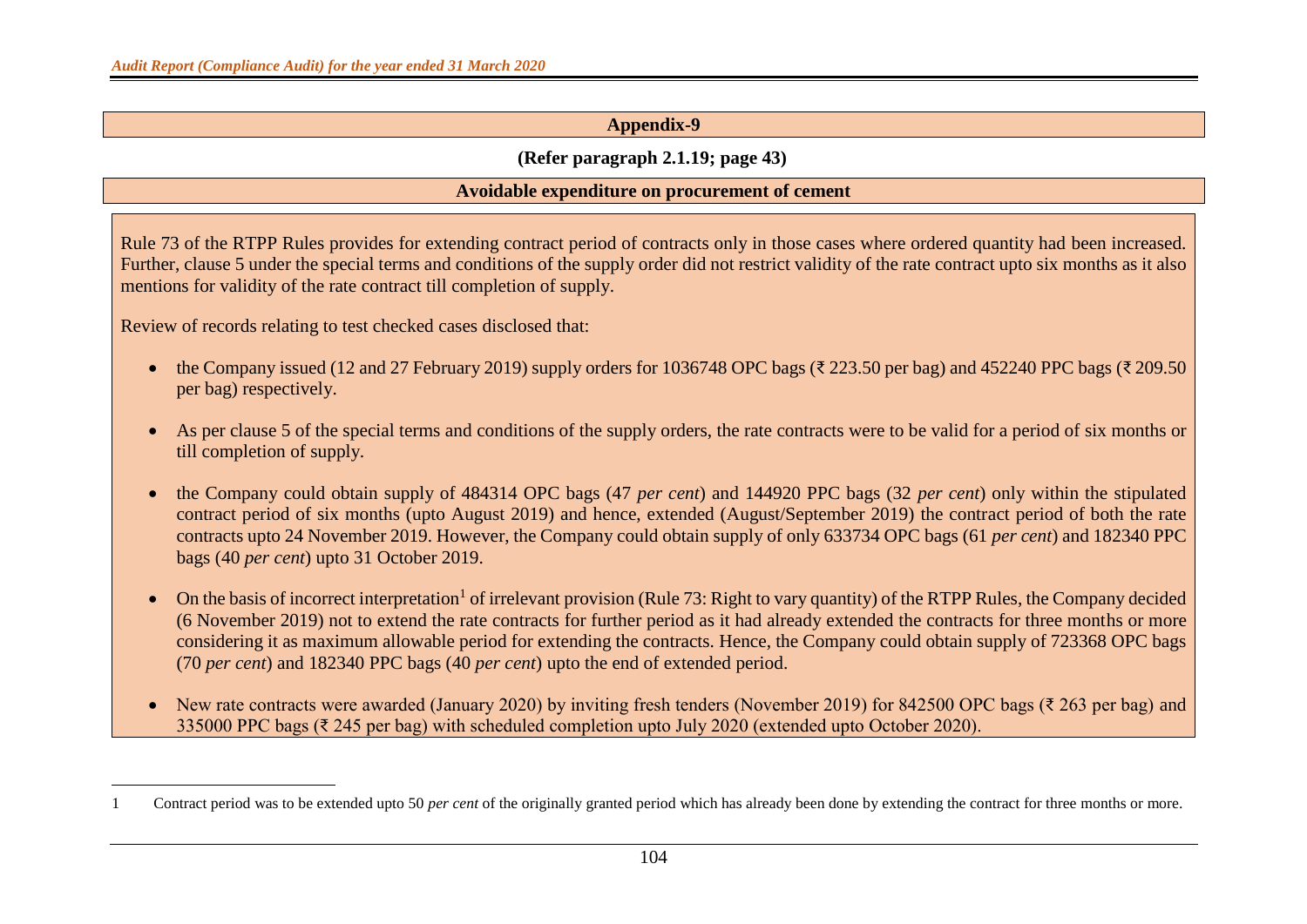Audit observed that:

- the Company erred in interpreting the provisions contained under the RTPP Rules as well as supply order as major part of the quantities ordered under both types of rate contracts remained unsupplied.
- the contract was to remain valid till completion of the entire ordered quantities and there was no requirement for extending the contract period till completion of entire supply. Thus, the extensions already allowed (August/September 2019) by the Company were not needed.
- the decision to discontinue the existing rate contracts and to obtain supplies at higher rates under new rate contracts was not correct. Resultantly, the Company incurred avoidable expenditure of ₹ 2.20 crore due to procurement of cement at higher rates.

The Government stated that the supply period was not indefinite. Besides, the Company did not extend the contract period as the supplier refused to accept further extension as well as the contract could not be extended beyond 50 *per cent* of completion period.

The reply was factually incorrect as it contradicted clause 5 of the special terms and conditions of the supply order. Further, the Company did not apply due diligence in finalising as well as implementing the rate contract.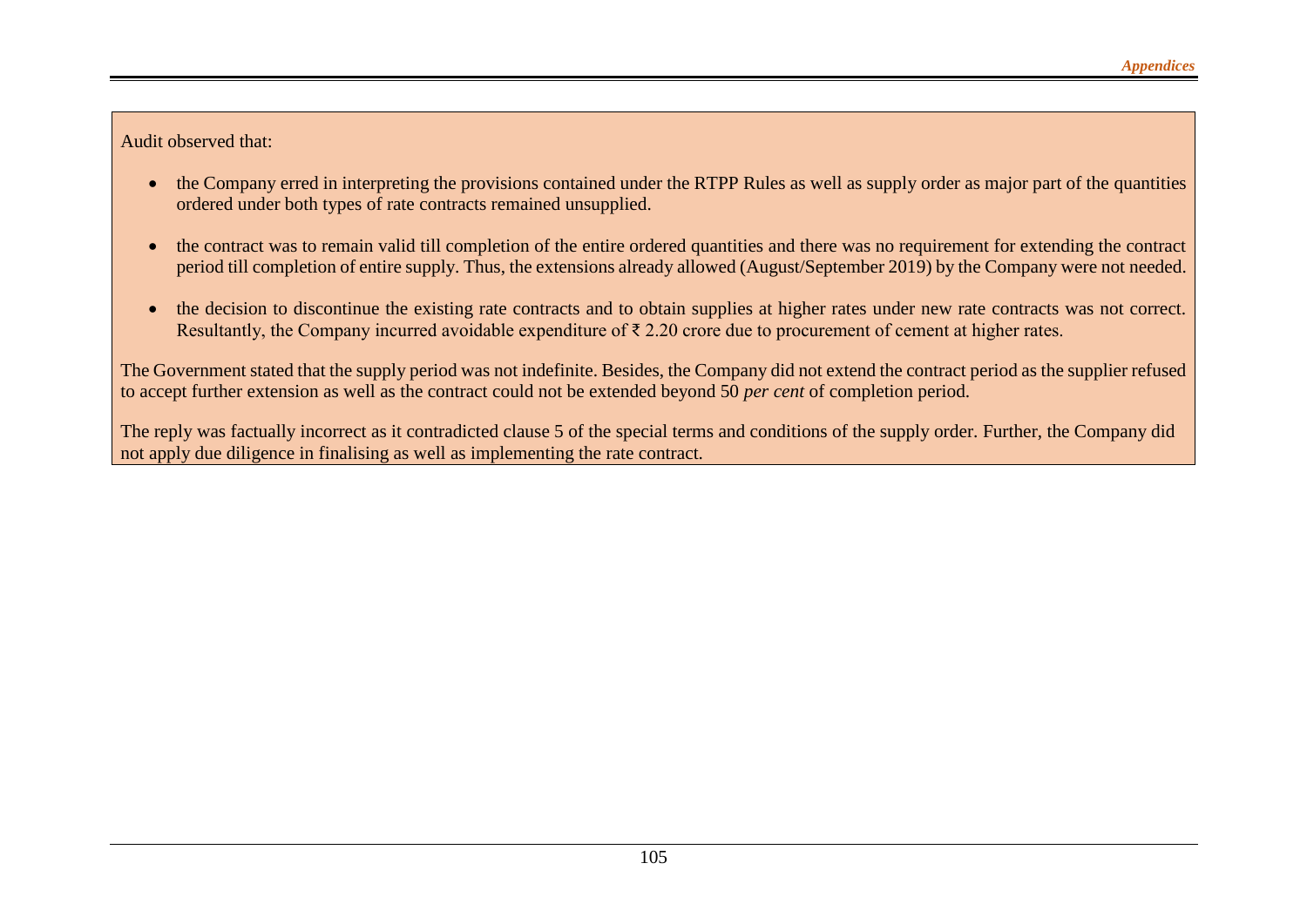## **(Refer** p**aragraph 2.1.21**; **page 45)**

#### **Statement showing expenditure incurred in excess of funds received from the clients**

|                |                                                                               |                                                           |                                                                                     |                                                           |                                                                                                    | $(3 \infty)$ in crore)                                               |
|----------------|-------------------------------------------------------------------------------|-----------------------------------------------------------|-------------------------------------------------------------------------------------|-----------------------------------------------------------|----------------------------------------------------------------------------------------------------|----------------------------------------------------------------------|
| <b>S. No.</b>  | <b>Description of works/projects</b>                                          | Date of completion                                        | Date of handing<br>over the project<br>to the client<br>department/<br>organisation | <b>Expenditure</b><br>incurred upto<br><b>August 2020</b> | <b>Funds received</b><br>from the client<br>department/<br>organisation upto<br><b>August 2020</b> | <b>Expenditure</b><br>incurred in<br>excess of<br>available<br>funds |
|                | Development of Entry Plaza Complex at<br>Brahma Temple, Pushkar, Ajmer        | 4 October 2018                                            | 5 March 2019                                                                        | 12.79                                                     | 6.51                                                                                               | 6.28                                                                 |
| 2              | Construction works at Anasagar Lake, Ajmer                                    | 30 December 2018                                          | 9 January 2019                                                                      | 7.02                                                      | 6.75                                                                                               | 0.27                                                                 |
| 3              | Building of Pure and Applied Chemistry<br>Department at MDS University, Ajmer | 24 August 2018                                            | 19 January 2019                                                                     | 3.89                                                      | 3.14                                                                                               | 0.75                                                                 |
| $\overline{4}$ | Building for Raj Rishi Bharthari Matsaya<br>University, Alwar                 | Work stopped in July 2019<br>(Non-availability of funds)  |                                                                                     | 7.52                                                      | 6.12                                                                                               | 1.40                                                                 |
| 5              | ITI building at Shergarh, Jodhpur                                             | 5 October 2018                                            | 6 January 2020                                                                      | 8.53                                                      | 4.42                                                                                               | 4.11                                                                 |
| 6              | ITI building at Lohawat, Jodhpur                                              | Work stopped in April 2019<br>(Non-availability of funds) | $\blacksquare$                                                                      | 6.57                                                      | 3.41                                                                                               | 3.16                                                                 |
| $\mathcal{I}$  | Construction of Sainik School at Jhunjhunu<br>$(Phase-I)$                     | 24 May 2018                                               | 14 September<br>2018                                                                | 91.50                                                     | 84.00                                                                                              | 7.50                                                                 |
|                | Construction of Sainik School at Jhunjhunu<br>(Phase-II)                      | <b>WIP</b>                                                |                                                                                     |                                                           |                                                                                                    |                                                                      |
|                | <b>Total</b>                                                                  |                                                           |                                                                                     | 137.82                                                    | 114.35                                                                                             | 23.47                                                                |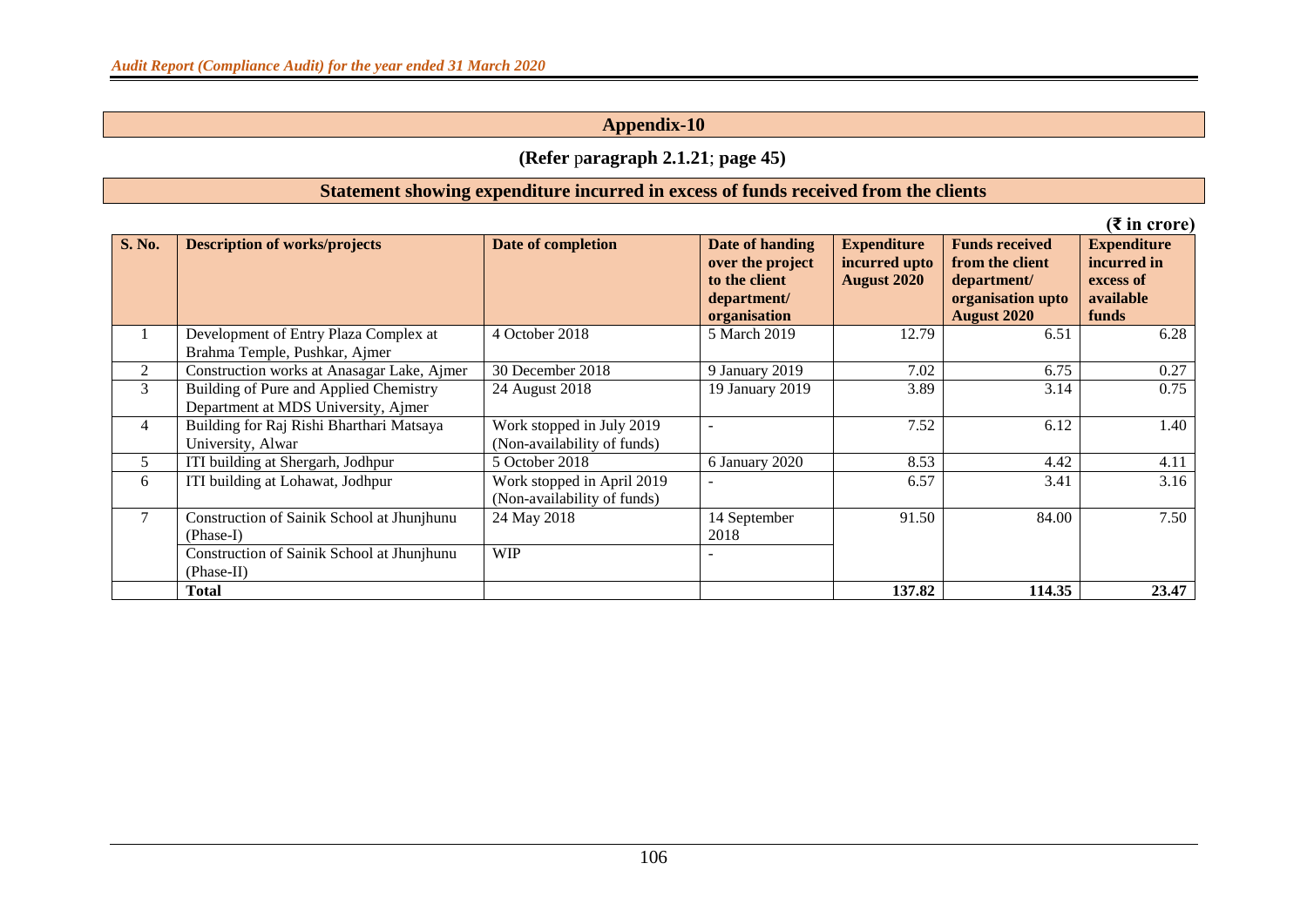### **(Refer** p**aragraph 2.1.29 and 2.1.30**; **page 55)**

#### **Statement showing non-maintenance of key records**

#### *Case 1: Non-maintenance of Hindrance Register*

In compliance to the budget declaration for 2016-17, the State Government subrogated the Schedule-XIII under Part-II of the Public Works Financial and Accounts Rules which provided that Hindrance Register shall be maintained by Engineer in-charge and reasons of delay (on account of department/ contractor) shall be specifically recorded event wise with full details. Every extension case must accompany copy of Hindrance Register and record of corrective measures taken by the Engineer incharge. Thereafter, the Finance Department, Government of Rajasthan issued (22 May 2017) a circular wherein format for preparation of Hindrance Register was prescribed. The circular further provided that:

- The contractor shall provide information of hindrances in writing to the Engineer incharge and the hindrance with its complete details was to be recorded in the Hindrance Register.
- The Engineer incharge shall take immediate action for removal of the hindrance and record its complete details in the Hindrance Register.
- The supervisory officers shall review the Hindrance Register during their site inspections.
- Monthly extract of the Hindrance Register shall be reported to higher authorities by the Engineer incharge which is to be reviewed by them on quarterly basis.
- The final time extension sanctioning authority shall approve the final time extension only after examining the Hindrance Register and other records relating to this register.

Thus, Hindrance Register is a vital record for ensuring timely completion of the works and assessing reasonability of the hindrances occurred in execution of a work. The Company also issued (31 May 2017) a circular which provided to maintain Hindrance Register and utilise it while processing the time extension cases in consonance with the circular issued by the Finance Department.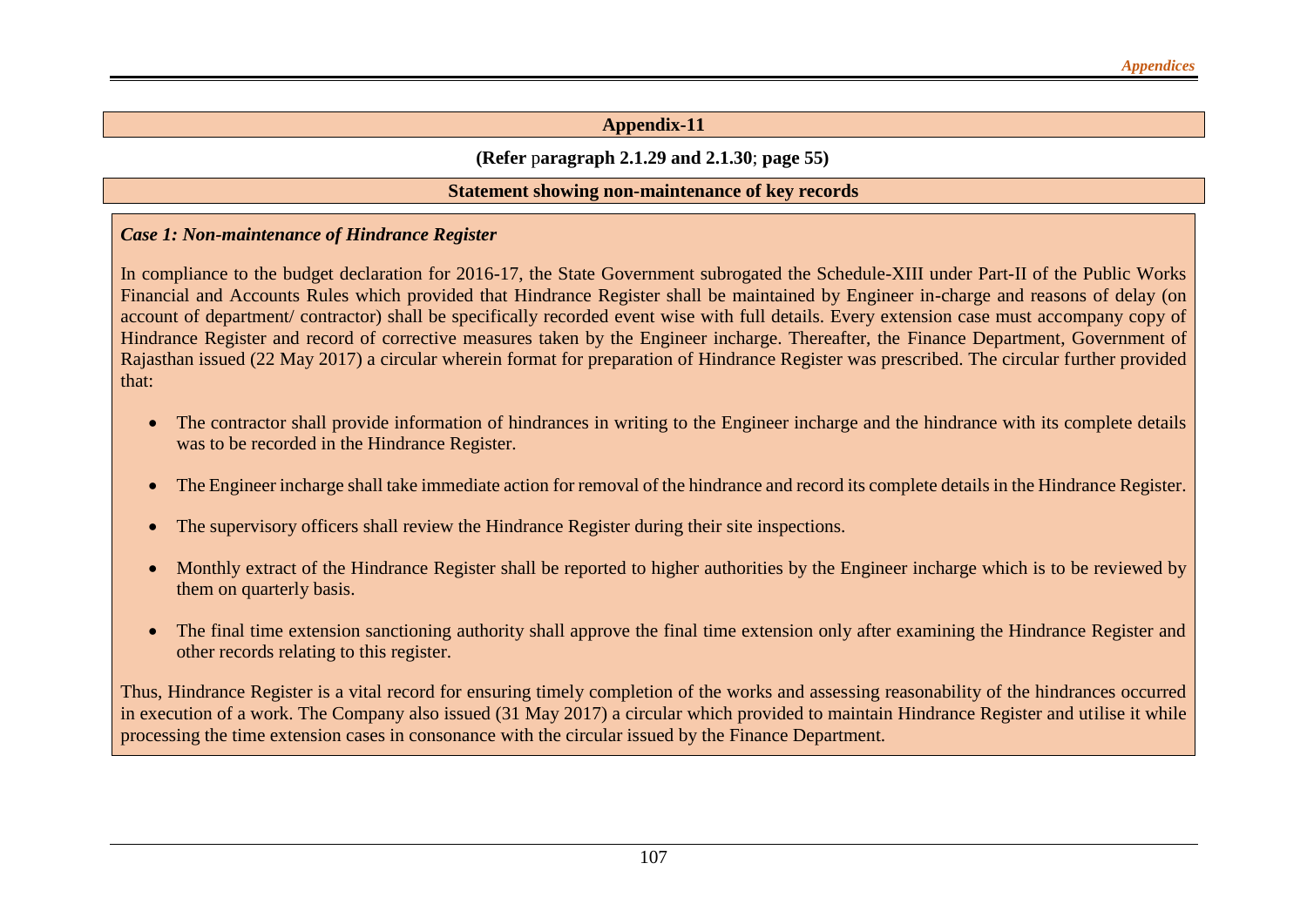During detailed scrutiny of the 42 cases, Audit noticed that the Unit offices did not prepare Hindrance Register in respect of the following five works:

| <b>S. No.</b> | <b>Description of work</b>                                                     | <b>Unit office</b> | <b>Stipulated month in</b><br>which the work was to<br>be commenced | <b>Stipulated month in</b><br>which the work was<br>to be completed | Month upto which completion<br>of the work has been extended<br>(Completion status as on 31)<br><b>March 2020</b> ) |
|---------------|--------------------------------------------------------------------------------|--------------------|---------------------------------------------------------------------|---------------------------------------------------------------------|---------------------------------------------------------------------------------------------------------------------|
|               | <b>Construction of Elevated Road at Ajmer</b>                                  | Ajmer-I            | May 2018                                                            | May 2020                                                            | August 2021 (WIP)                                                                                                   |
|               | <b>Construction of ROB</b> (level crossing Number 44)<br>at Gulabbari          | Ajmer-I            | August 2018                                                         | February 2020                                                       | No progress as work held due to<br>encroachment.                                                                    |
|               | Construction of ITI building at Shergarh                                       | Jodhpur-I          | <b>July 2017</b>                                                    | October 2018                                                        | August 2019 (Complete)                                                                                              |
|               | Construction of ITI building at Lohawat                                        | Jodhpur-I          | February 2017                                                       | February 2018                                                       | <b>July 2019</b><br>(Work stopped in April 2019)<br>due to non-availability of funds)                               |
|               | Construction of laboratory classroom at Jai<br>Narain Vyas University, Jodhpur | Jodhpur-I          | October 2018                                                        | April 2019                                                          | July 2020 (WIP)                                                                                                     |

#### **Selected works executed without maintaining Hindrance Register**

Audit noticed that out of the above five works, one work (S. No. 2) was discontinued due to encroachment whereas three works remained incomplete despite lapse of stipulated completion period. Resultantly, the Company extended the completion period of these three incomplete works for a period ranged between 15 months and 17 months on the grounds of non-shifting of facilities, subsequent changes in the scope, shortage of funds and keeping the contract active *etc*. Besides, the only work (S. No. 3) completed by the concerned contractor within the stipulated period was also hampered/delayed due to non-receipt of funds from the client department and resultantly, the Company allowed an extension of 10 months to settle the case.

Audit observed that despite delay in execution of these five works due to one or other hindrance, the concerned Engineer in-charge did not maintain the mandatory Hindrance Register in these cases. Besides, in none of these cases, the respective supervisory officer raised objection regarding non-maintenance of Hindrance Registers. Necessary periodic reporting of hindrances was also not ensured in these cases. This indicates that the concerned authorities did not put the mechanism for monitoring the hindrances in place which was not only mandatory in nature but also vital for proper monitoring and timely execution of these works. Further, in absence of the Hindrance Registers, reasonability of time extensions allowed in these cases also could not be ensured.

The Government in reply furnished copy of hindrance registers maintained for three of the five cases highlighted in the observation whereas the reply was silent in other two cases. Further, the copies of hindrance registers furnished with reply were incomplete as well as not updated.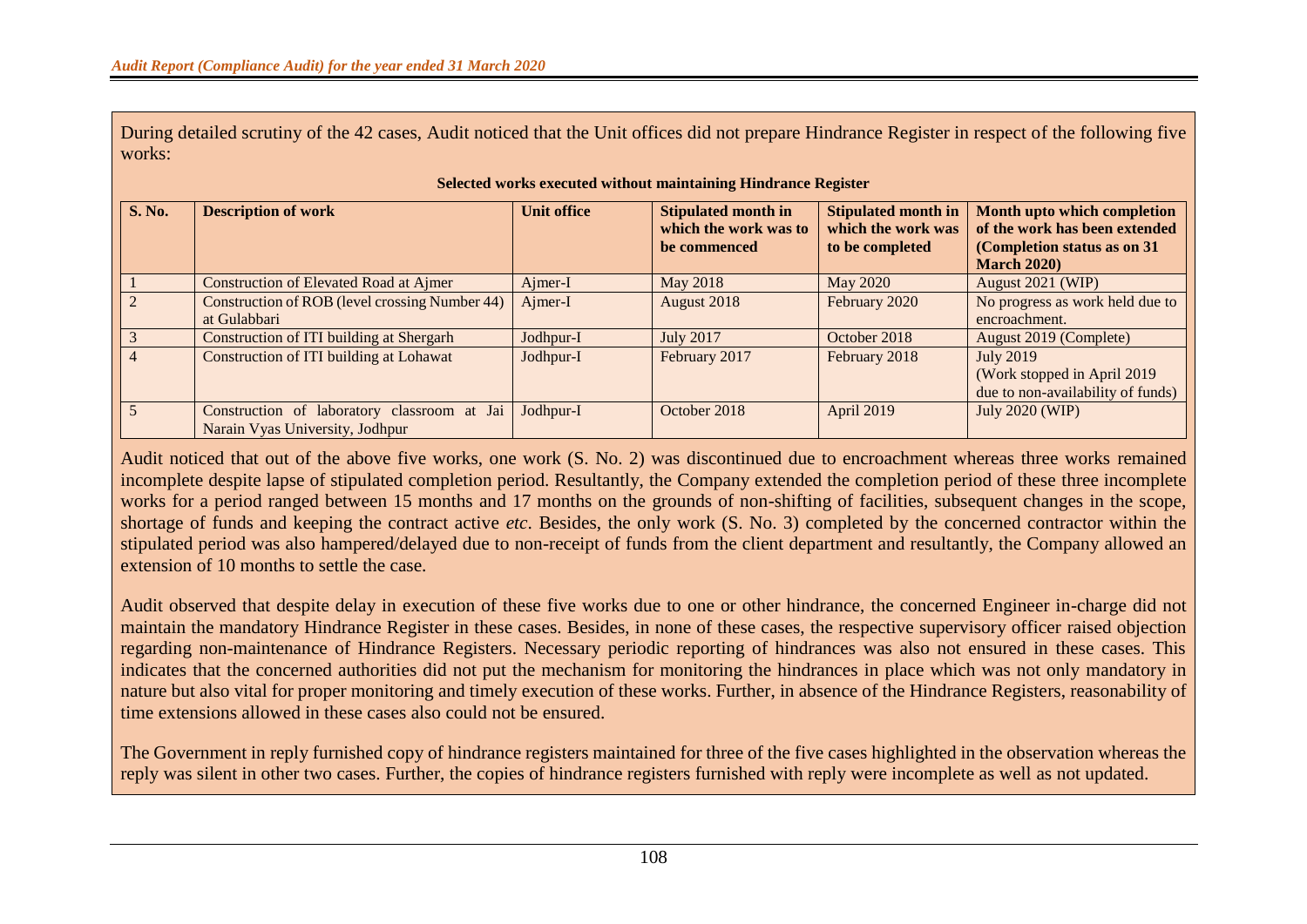### *Case 2: Non-obtaining mandatory program/updated program of construction*

Clause 27 under Section 3 (Conditions of Contract) of the SBD provided that the contractor is required to submit a program<sup>2</sup> and thereafter an updated program<sup>3</sup> to the Engineer for approval within the time stated in the Section 4 (Contract data). It further provided that if the contractor does not submit an updated program within the stipulated period, the Engineer may withhold ₹ one lakh in each case from the next payment certificate and continue to withhold this amount until the next payment after the date on which the overdue program has been submitted.

During review of records relating to selected 42 works, it was noticed that the Company awarded 21 of these selected works having work order value of ₹ five crore and above (except one departmental work) by adopting the SBD for tendering and award of works. Audit noticed that in none of these 21 works, the concerned contractor submitted the mandatory program as well as updated program relating to construction works. However, the respective Unit office neither made efforts to obtain the program/updated program nor withheld the amount of 21 lakh (₹ one lakh in each case) from the payments released to these contractors. Thus, not ensuring compliance with the mandatory provisions laid down in the SBD defeated the purpose of inclusion of this provision in the SBD. In the absence of submission of program/updated program, proper monitoring of the work execution was not possible which indicates that the Unit offices did not monitor execution of these works effectively. This is also evident from the fact that 15 out of these 21 works got delayed for a period ranging upto 20 months till March 2020.

Audit further observed that the Company did not incorporate the clause for submission of program/updated program in the remaining 20 selected construction contracts having work order value upto ₹ five crore. However, reasons for non-inclusion of such a vital clause in the construction contracts were not found in the records of the Company.

The Government stated that there were initial/subsequent delays in these works due to non-finalisation of site, drawings and designs and lack of funds due to which it had been very difficult to furnish updated completion program.

The reply is not relevant as it did not address the issue highlighted in the observation.

<sup>2</sup> A program showing general methods, arrangements, order and timing for all the activities in the works along with monthly cash flow forecast.

<sup>3</sup> A program showing the actual progress achieved on each activity and the effect of the progress achieved on the timing of the remaining work including any changes to the sequence of the activities.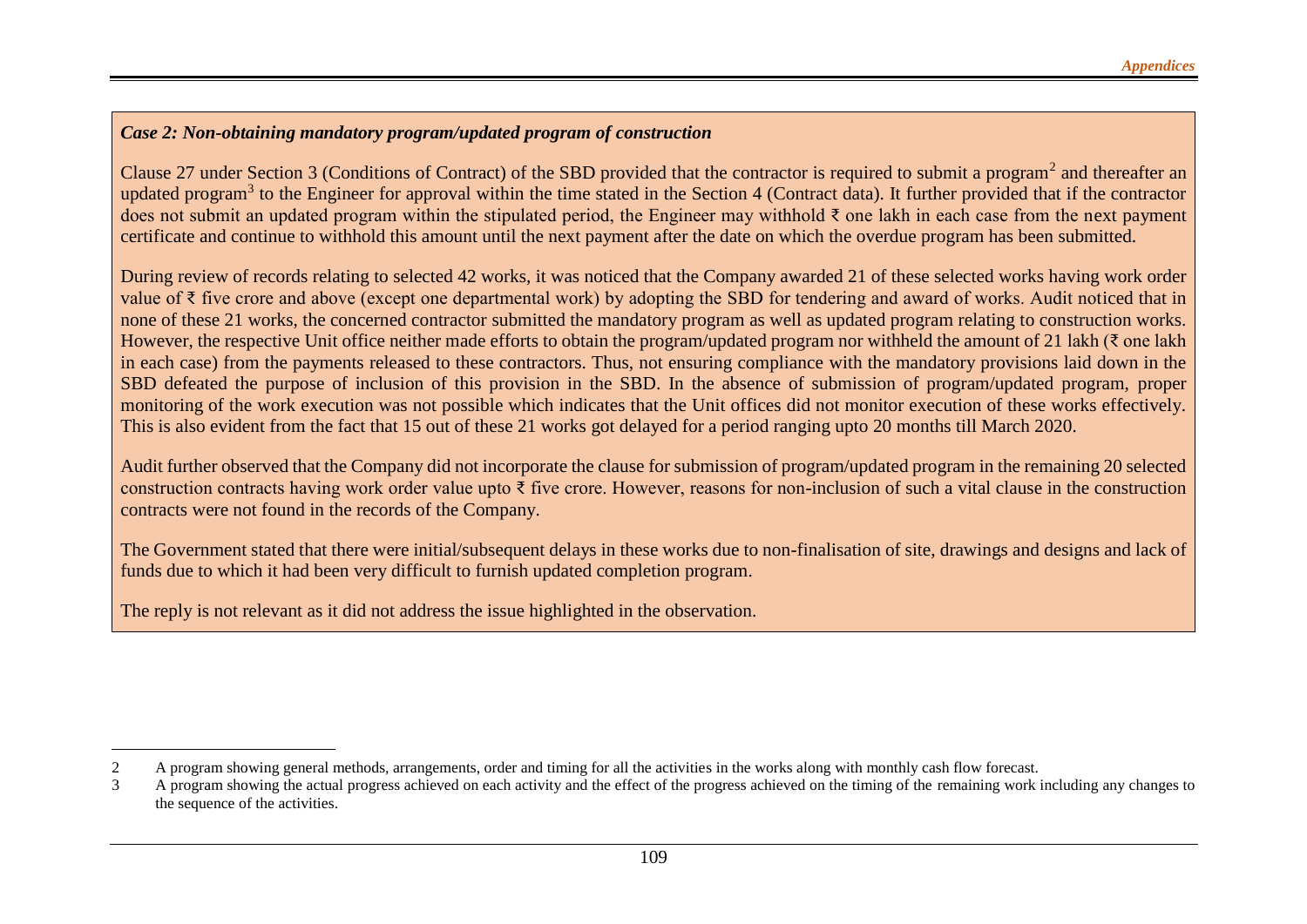### **(Refer** p**aragraph 2.1.31; page 55)**

#### **Non-obtaining insurance policy from contractors**

During review of records relating to selected works, Audit noticed that in 20 cases belonged to five<sup>4</sup> selected Unit offices, the Contractors defaulted in furnishing the insurance cover as per provisions of the SBD as detailed in table given below:

#### **Table: Statement showing projects/works where the contractors defaulted in providing requisite insurance cover**

| <b>S.</b>      | <b>Description of work</b>                                                                |                                                                  | Schedule as per work order                                                       |                                                          | <b>Insurance policy provided in actual</b>                          | <b>Period for which</b>                                   | <b>Period for which</b>                                           | <b>Value of</b>                                                     |
|----------------|-------------------------------------------------------------------------------------------|------------------------------------------------------------------|----------------------------------------------------------------------------------|----------------------------------------------------------|---------------------------------------------------------------------|-----------------------------------------------------------|-------------------------------------------------------------------|---------------------------------------------------------------------|
| No.            |                                                                                           | <b>Month/Year</b><br>from which<br>insurance was to<br>commenced | <b>Month/Year by</b><br>which insurance<br>was to be provided<br>(including DLP) | <b>Month/Year</b><br>from which<br>insurance<br>effected | <b>Month/Year in</b><br>which insurance<br>expired/to be<br>expired | insurance was<br>not submitted/<br>delayed<br>(in months) | insurance was<br>not renewed<br>upto August<br>$2020$ (in months) | work<br>executed upto<br><b>August 2020</b><br>$(\bar{z}$ in crore) |
|                | Unit office, Jodhpur-I                                                                    |                                                                  |                                                                                  |                                                          |                                                                     |                                                           |                                                                   |                                                                     |
|                | Construction of ITI building<br>at Shergarh, Jodhpur                                      | June 2017                                                        | October 2021                                                                     | November 2017                                            | November 2018                                                       | 5                                                         | 21                                                                | 9.25                                                                |
| 2              | Construction of ITI building<br>at Lohawat, Jodhpur                                       | February 2017                                                    | February 2021                                                                    | January 2018                                             | <b>July 2018</b>                                                    | $-5$                                                      | $13^{6}$                                                          | 3.44                                                                |
| 3              | Trauma Hospital at MDM,<br>Hospital, Jodhpur                                              | March 2018                                                       | September 2022                                                                   | Not provided                                             | Not provided                                                        | 29                                                        | NA                                                                | 11.27                                                               |
| $\overline{4}$ | Construction of laboratory at<br><b>Electric Engineering</b><br>Department, JNVU, Jodhpur | December 2018                                                    | June 2019                                                                        | Not provided                                             | Not provided                                                        | 6                                                         | NA                                                                | 0.25                                                                |
| 5              | <b>Construction of Laboratory</b><br>and two classrooms at<br>JNVU, Jodhpur               | October 2018                                                     | August 2020 (WIP)                                                                | Not provided                                             | Not provided                                                        | 22                                                        | <b>NA</b>                                                         | 0.27                                                                |
| 6              | <b>Construction of Police</b><br>Housing Quarters, Jodhpur                                | September 2017                                                   | August 2020 (WIP)                                                                | December 2017                                            | December 2020                                                       | 3                                                         |                                                                   | 1.78                                                                |
|                | Construction works at<br>Umaid Stadium, Jodhpur                                           | May 2018                                                         | August 2020 (WIP)                                                                | Not provided                                             | Not provided                                                        | 27                                                        | NA                                                                | 0.31                                                                |

<sup>4</sup> Jodhpur-I, Alwar, Ajmer-I, Ajmer-II and Jhunjhunu.

<sup>5</sup> The work commenced in January 2018 and the insurance cover also provided in January 2018.

<sup>6</sup> Delay was taken upto July 2019, when the contractor asked the Company for finalisation of work.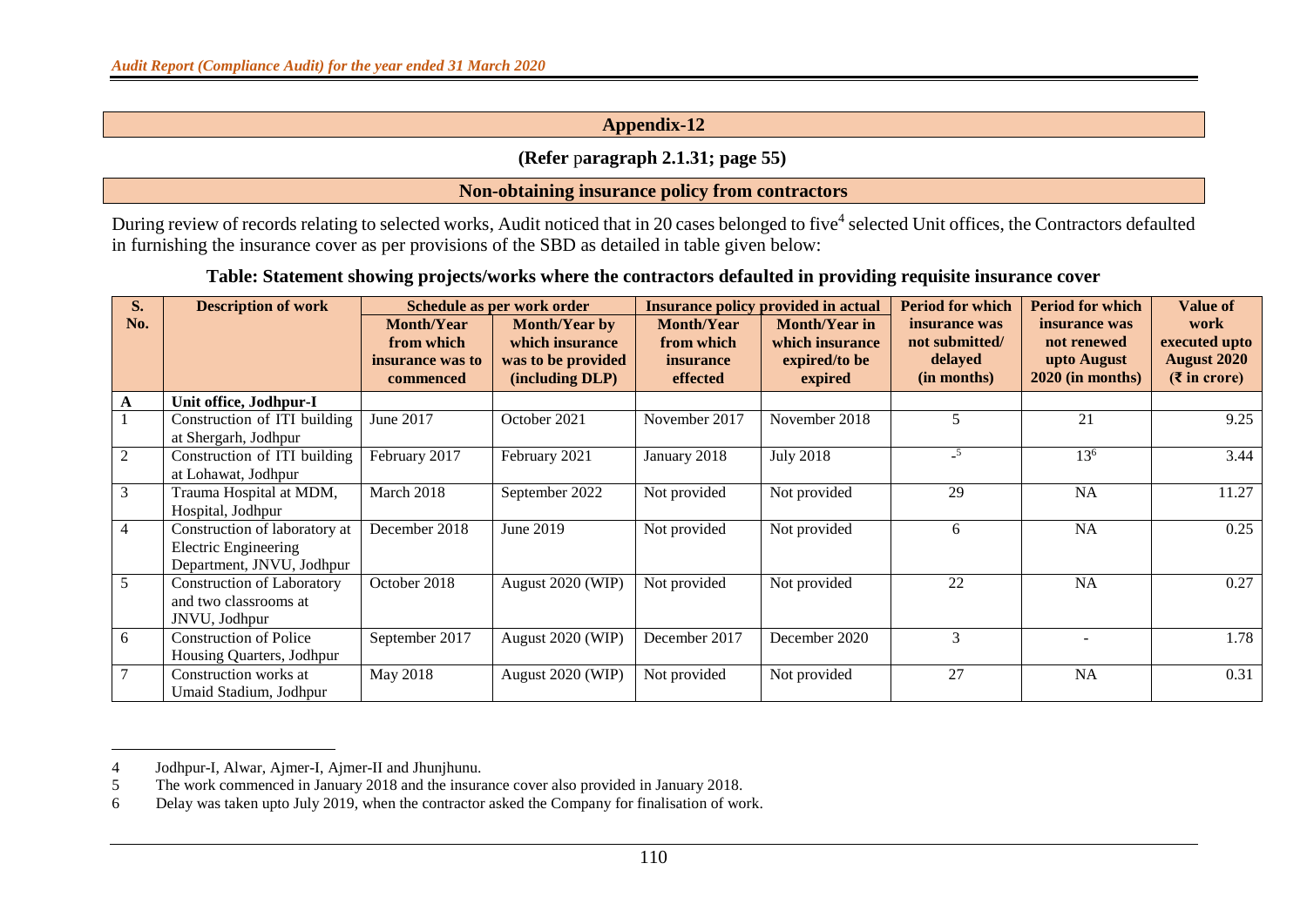| <b>S.</b>      | <b>Description of work</b>                                                           | Schedule as per work order                                       |                                                                                  | <b>Insurance policy provided in actual</b>               |                                                                     | <b>Period for which</b>                                   | <b>Period for which</b>                                         | <b>Value of</b>                                                     |
|----------------|--------------------------------------------------------------------------------------|------------------------------------------------------------------|----------------------------------------------------------------------------------|----------------------------------------------------------|---------------------------------------------------------------------|-----------------------------------------------------------|-----------------------------------------------------------------|---------------------------------------------------------------------|
| No.            |                                                                                      | <b>Month/Year</b><br>from which<br>insurance was to<br>commenced | <b>Month/Year by</b><br>which insurance<br>was to be provided<br>(including DLP) | <b>Month/Year</b><br>from which<br>insurance<br>effected | <b>Month/Year in</b><br>which insurance<br>expired/to be<br>expired | insurance was<br>not submitted/<br>delayed<br>(in months) | insurance was<br>not renewed<br>upto August<br>2020 (in months) | work<br>executed upto<br><b>August 2020</b><br>$(\bar{z}$ in crore) |
| 8              | Stone Alleviation work at<br>Shooting Range, Umaid<br>Stadium, Jodhpur               | October 2018                                                     | August 2020 (WIP)                                                                | Not provided                                             | Not provided                                                        | 22                                                        | <b>NA</b>                                                       | 0.11                                                                |
| 9              | Construction of STP at<br>RAU, Karwar, Jodhpur                                       | <b>May 2018</b>                                                  | August 2020 (WIP)                                                                | Not provided                                             | Not provided                                                        | 27                                                        | <b>NA</b>                                                       | 0.71                                                                |
|                | <b>Total A</b>                                                                       |                                                                  |                                                                                  |                                                          |                                                                     |                                                           |                                                                 | 27.39                                                               |
| $\bf{B}$<br>10 | Unit office, Alwar<br>Residential (Police) quarters<br>at Alwar                      | August 2017                                                      | November 2021                                                                    | March 2018                                               | November 2018                                                       | $\tau$                                                    | 21                                                              | 4.03                                                                |
|                | <b>Total B</b>                                                                       |                                                                  |                                                                                  |                                                          |                                                                     |                                                           |                                                                 | 4.03                                                                |
| $\mathbf C$    | Unit office, Ajmer-I                                                                 |                                                                  |                                                                                  |                                                          |                                                                     |                                                           |                                                                 |                                                                     |
| 11             | Upgradation works at<br>Anasagar Lake, Ajmer                                         | September 2016                                                   | December 2021                                                                    | January 2017                                             | January 2020                                                        | $\overline{4}$                                            | $\tau$                                                          | 5.01                                                                |
| 12             | Elevated Road, Ajmer                                                                 | May 2018                                                         | August 2020 (WIP)                                                                | September 2019                                           | May 2021                                                            | 16                                                        |                                                                 | 23.25                                                               |
| 13             | ROB at Level Crossing<br>Number 44, Gulabbari,<br>Ajmer                              | August 2018                                                      | August 2020 (WIP)                                                                | May 2019                                                 | February 2020                                                       | 9                                                         | 6                                                               | 4.88                                                                |
| 14             | Development work at<br>Brahma Temple, Pushkar                                        | August 2017                                                      | April 2021                                                                       | <b>July 2018</b>                                         | <b>July 2019</b>                                                    | 11                                                        | $\overline{13}$                                                 | 8.95                                                                |
|                | <b>Total C</b>                                                                       |                                                                  |                                                                                  |                                                          |                                                                     |                                                           |                                                                 | 42.09                                                               |
| D              | Unit office, Ajmer-II                                                                |                                                                  |                                                                                  |                                                          |                                                                     |                                                           |                                                                 |                                                                     |
| 15             | Construction of<br>Todaraisingh -Bhaghera-<br>Kekri Road (46/00 KMs to<br>67/00 KMs) | January 2018                                                     | September 2021                                                                   | January 2019                                             | June 2025                                                           | 12                                                        |                                                                 | 27.98                                                               |
|                | <b>Total D</b>                                                                       |                                                                  |                                                                                  |                                                          |                                                                     |                                                           |                                                                 | 27.98                                                               |
| ${\bf E}$      | Unit office, Jhunjhunu                                                               |                                                                  |                                                                                  |                                                          |                                                                     |                                                           |                                                                 |                                                                     |
| 16             | Construction of Six block of<br>Hostel Sainik School,<br>Jhunjhunu                   | October 2018                                                     | August 2020 (WIP)                                                                | December 2018                                            | August 2020                                                         | $\overline{2}$                                            |                                                                 | 23.76                                                               |
| 17             | <b>ROB</b> at Level Crossing<br>Number 265, Jhunjhunu                                | March 2019                                                       | September 2020                                                                   | <b>June 2020</b>                                         | June 2021                                                           | $\overline{15}$                                           | $\sim$                                                          | 4.73                                                                |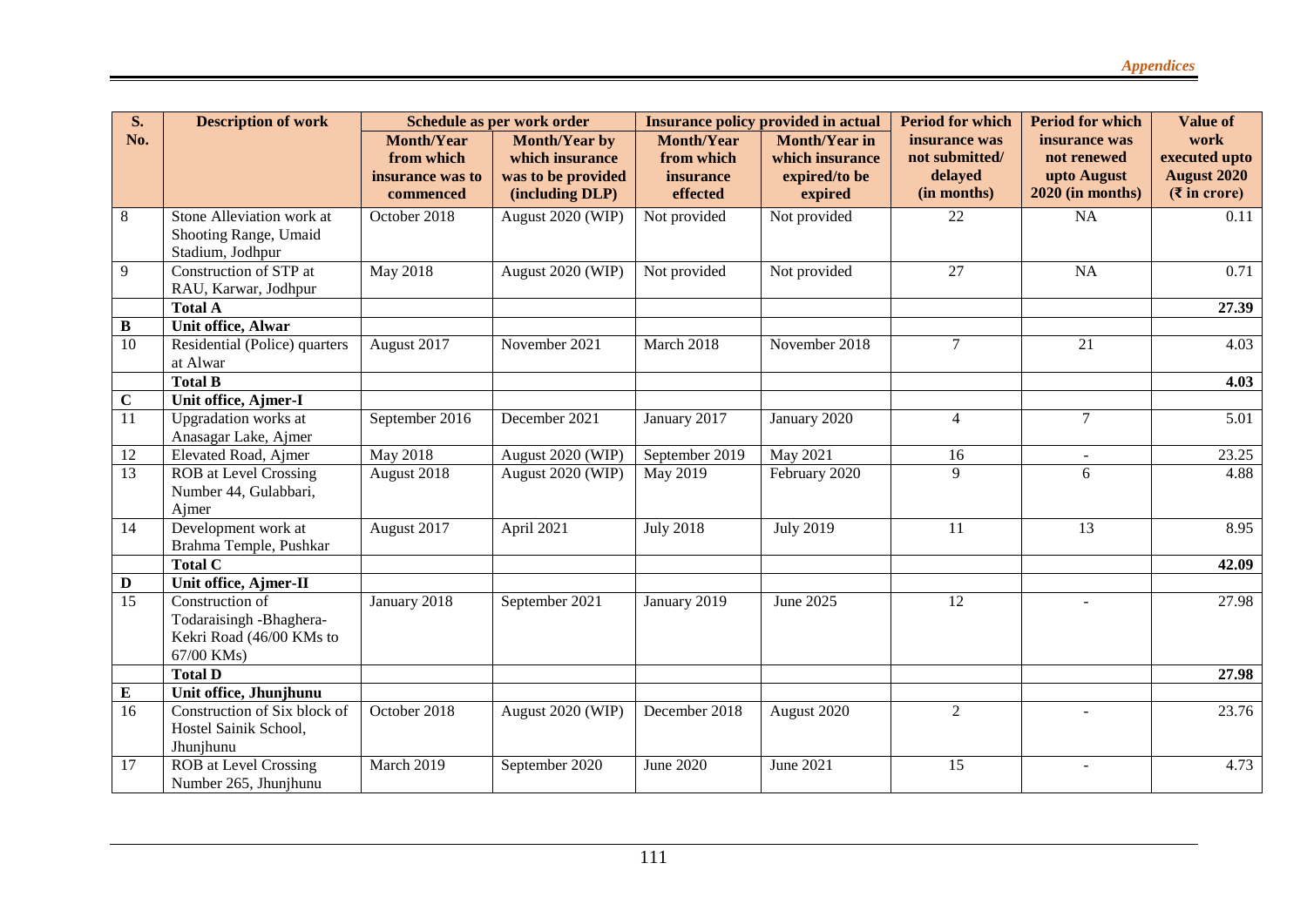| S.  | <b>Description of work</b>                                                                          | Schedule as per work order                                       |                                                                                  | <b>Insurance policy provided in actual</b>                      |                                                                     | <b>Period for which</b>                                   | <b>Period for which</b>                                           | <b>Value of</b>                                                       |
|-----|-----------------------------------------------------------------------------------------------------|------------------------------------------------------------------|----------------------------------------------------------------------------------|-----------------------------------------------------------------|---------------------------------------------------------------------|-----------------------------------------------------------|-------------------------------------------------------------------|-----------------------------------------------------------------------|
| No. |                                                                                                     | <b>Month/Year</b><br>from which<br>insurance was to<br>commenced | <b>Month/Year by</b><br>which insurance<br>was to be provided<br>(including DLP) | <b>Month/Year</b><br>from which<br><i>insurance</i><br>effected | <b>Month/Year in</b><br>which insurance<br>expired/to be<br>expired | insurance was<br>not submitted/<br>delayed<br>(in months) | insurance was<br>not renewed<br>upto August<br>$2020$ (in months) | work<br>executed upto<br><b>August 2020</b><br>$(3 \infty)$ in crore) |
| 18  | Development of four lane of<br>Sikar-Jhunjhunu-Luharu<br>Road NH-08 (95/100 KMs)<br>to 122/600 KMs) | November 2017                                                    | November 2021                                                                    | February 2018                                                   | February 2019                                                       |                                                           | 18                                                                | 63.53                                                                 |
| 19  | <b>Construction of Multi-</b><br>purpose Hall at Stadium,<br>Jhunjhunu                              | January 2019                                                     | October 2019                                                                     | March 2019                                                      | January 2020                                                        | $\mathfrak{D}$                                            |                                                                   | 3.72                                                                  |
| 20  | Lying of Synthetic track at<br>Stadium, Jhunjhunu                                                   | January 2019                                                     | August 2020 (WIP)                                                                | August 2020                                                     | April 2021                                                          | 19                                                        |                                                                   | 0.44                                                                  |
|     | <b>Total E</b>                                                                                      |                                                                  |                                                                                  |                                                                 |                                                                     |                                                           |                                                                   | 96.18                                                                 |
|     | <b>Grand Total</b>                                                                                  |                                                                  |                                                                                  |                                                                 |                                                                     |                                                           |                                                                   | 197.67                                                                |

Audit noticed that:

- in six cases (Sl no. 3, 4, 5, 7, 8 and 9), the contractors did not furnish insurance cover and resultantly, one work remained uninsured throughout its currency of execution (December 2018 to June 2019) and the remaining five works which were under progress/DLP remained uninsured despite lapse of period ranging between 22 months and 29 months from the stipulated date of commencement of insurance.
- in remaining cases, the contractors furnished insurance cover with delay ranging between two months and nineteen months. Besides, period of the insurance cover provided by the contractors had already elapsed in seven cases and thus, these works remained uninsured for a period ranging between six months and twenty one months as these works were under progress/DLP till August 2020.
- Despite having provisions in the work contracts, the Unit offices did not ensure receipt/renewal of requisite insurance cover from inception of the concerned works till currency of the work/DLP due to which a large number of works remained uninsured for a significant period/entire currency of the contract. Thus, Company failed to ensure compliance with the stipulated provisions.
- The Unit offices did not exercise the option to obtain/renew the insurance cover on their own though provided in the SBD/agreement. Resultantly, works worth  $\bar{\tau}$  197.67 crore remained uninsured for a significant period.